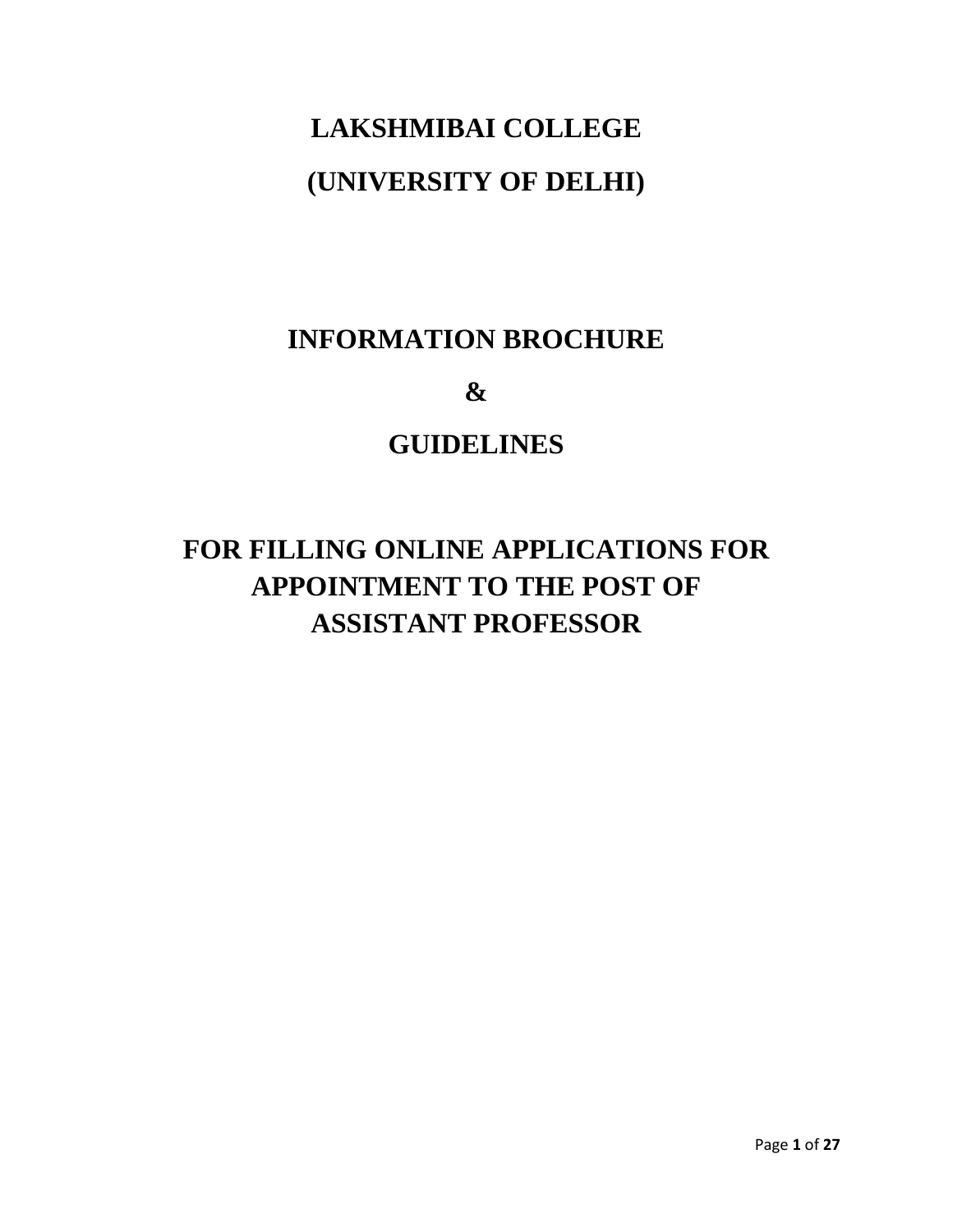# **INDEX**

| <b>Sl. No.</b>   | <b>Section</b>  | <b>Contents of the Section</b>                         | Page No.  |
|------------------|-----------------|--------------------------------------------------------|-----------|
| 1.               | $Annexure-I$    | Advertisement to the posts of Assistant<br>Professor   | 3         |
| 2.               | $Annexure - II$ | Category wise details of Posts                         | $4 - 5$   |
| 3.               | Annexure – III  | <b>General Instructions for Applicants</b>             | $6 - 9$   |
| $\overline{4}$ . | $Annexure - IV$ | Details of Qualifications                              | $10 - 16$ |
| 5.               | $Annexure - V$  | Guidelines for Screening/Shortlisting of<br>candidates | $17 - 20$ |
| 6.               | $Annexure-VI$   | <b>Frequently Asked Questions</b>                      | $21 - 27$ |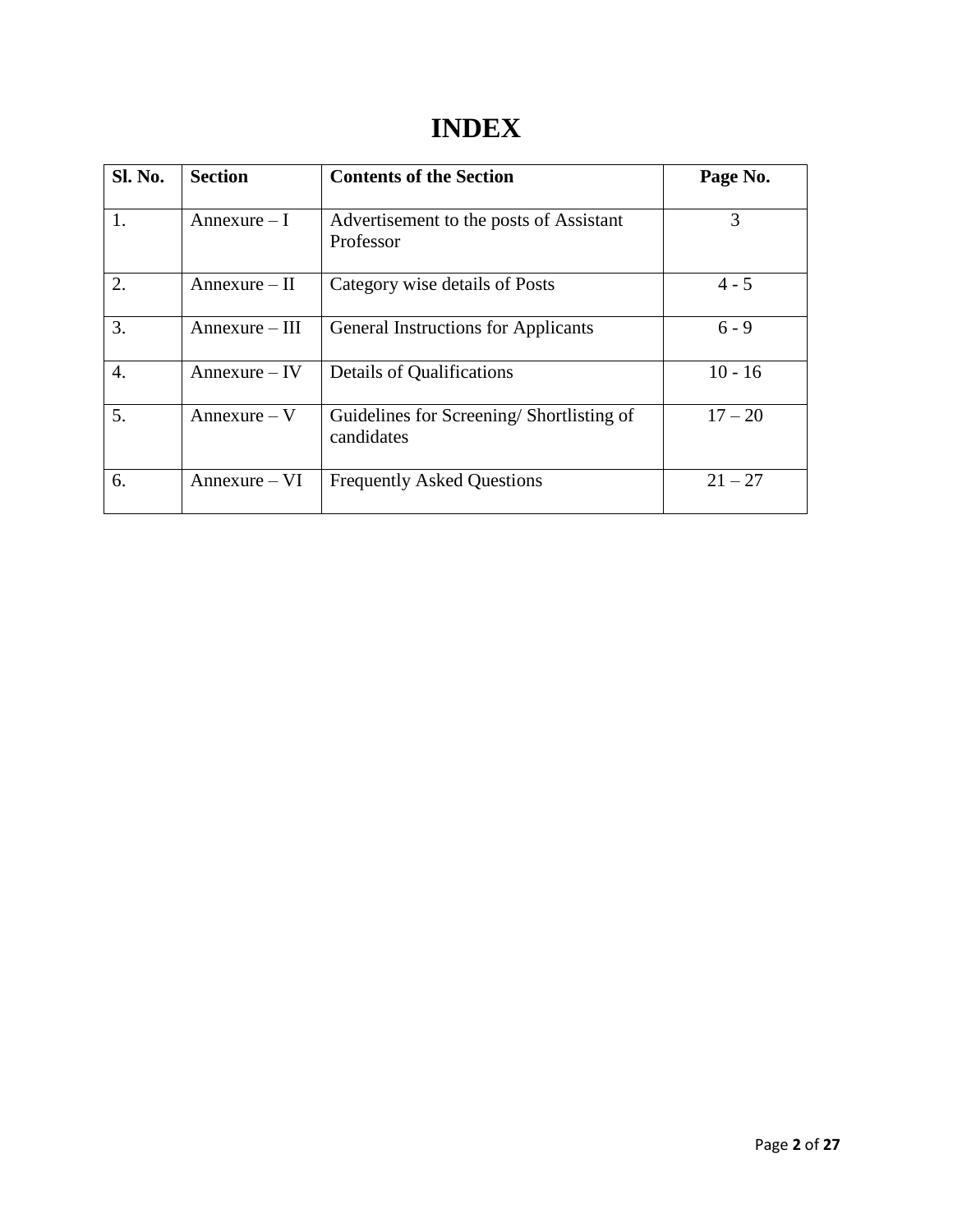

**Annexure I**

#### **Advt. No. LBC-TeachingAdvt./01/2022 Dated: 25.05.2022**

Online applications are invited in the prescribed Application form available at web-link: [https://colrec.du.ac.in](https://colrec.du.ac.in/) from the eligible candidates for permanent appointment to the post of Assistant Professor, in the Academic Pay Level – 10 of the 7th CPC Pay Matrix, in the College. The last date for receipt of application is  $21<sup>st</sup>$  June, 2022 or within two weeks from the date of publication of the advertisement in the Employment News, whichever is later. For details, please visit College Website: [lakshmibaicollege.in](http://lakshmibaicollege.in/)

Any addendum/corrigendum shall be posted only on the college website.

**Principal**

**Important Note:** The details regarding qualifications, publications, experience, screening guidelines and indicative proforma etc. are available on the College website along with this advertisement. The applicants are required to read these details before filling up the form.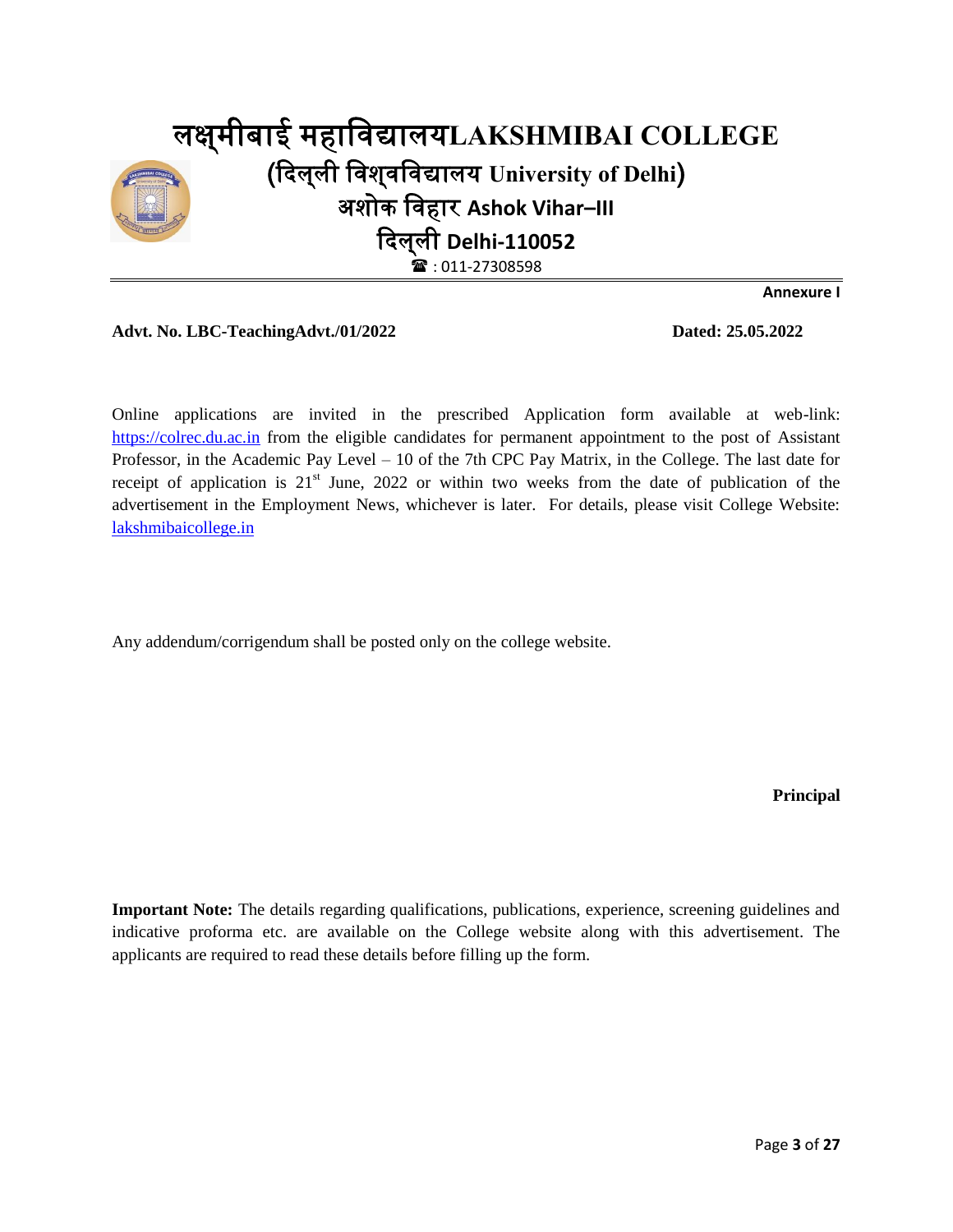# लक्ष्मीबाई्महाविद्यालय**LAKSHMIBAI COLLEGE** (दिलष्ली्विशष्िविद्यालय्**University of Delhi**) अशोक्विहार्**Ashok Vihar–III** दिलष्ली्**Delhi-110052**  $\mathbf{\widehat{a}}$ : 011-27308598

**Advt. No. LBC-Teaching/01/2022 Dated: 25/05/2022**

**Annexure II**

Online applications are invited in the prescribed Application form available at web-link: [https://colrec.du.ac.in](https://colrec.du.ac.in/) from the eligible candidates for permanent appointment to the post of Assistant Professor, in the Academic Pay Level – 10 of the 7th CPC Pay Matrix, in the College. The last date for receipt of application is within two weeks from the date of publication of the advertisement in the Employment News, whichever is later. For details, please visit College Website: [lakshmibaicollege.in](http://lakshmibaicollege.in/)

| SI.<br>NO.     | Name of Department        | <b>Total Vacancies</b> | Vacant                   |                          |                          |          |                          |                          |
|----------------|---------------------------|------------------------|--------------------------|--------------------------|--------------------------|----------|--------------------------|--------------------------|
|                |                           |                        | SC                       | <b>ST</b>                | OBC                      | UR       | PwBD*                    | EWS                      |
| $\mathbf 1$    | Commerce                  | 12                     | 02                       | 01                       | 03                       | 05       | $\overline{\phantom{a}}$ | 01                       |
| $\overline{2}$ | Computer Science          | 04                     | $\overline{\phantom{0}}$ | $\overline{\phantom{0}}$ | 02                       | 01       | 01 (HH)                  | $\overline{\phantom{a}}$ |
| 3              | Economics                 | 10                     | 02                       | $\overline{\phantom{0}}$ | 03                       | 03       | 01 (VI)                  | 01                       |
| 4              | English                   | 13                     | 02                       | 01                       | 03                       | 05       | 01 (LD)                  | 01                       |
| 5              | Hindi                     | 08                     | 01                       | 02                       | 01                       | 03       | $\overline{\phantom{a}}$ | 01                       |
| 6              | History                   | 02                     | 01                       | 01                       | $\overline{a}$           | $\equiv$ | $\overline{\phantom{a}}$ | $\overline{\phantom{a}}$ |
| $\overline{7}$ | Home Science              | 11                     | 02                       | $\frac{1}{2}$            | 04                       | 03       | $\overline{\phantom{a}}$ | 02                       |
| 8              | Music                     | 01                     | $\overline{\phantom{0}}$ | $\overline{\phantom{0}}$ | $\overline{\phantom{0}}$ | 01       | $\blacksquare$           | $\overline{\phantom{a}}$ |
| 9              | Philosophy                | 08                     | 01                       | 02                       | 02                       | 02       | $\overline{\phantom{a}}$ | 01                       |
| $10\,$         | <b>Physical Education</b> | 01                     | $\overline{\phantom{0}}$ | $\overline{\phantom{a}}$ | $\overline{\phantom{0}}$ | 01       | $\overline{\phantom{a}}$ | $\overline{a}$           |
| $11\,$         | <b>Political Science</b>  | 05                     | 01                       | $\overline{\phantom{a}}$ | 01                       | 02       | $01$ (LD)                | $\blacksquare$           |
| 12             | Punjabi                   | 01                     | $\overline{\phantom{a}}$ | $\overline{\phantom{a}}$ | $\overline{\phantom{0}}$ | 01       | $\overline{\phantom{a}}$ | $\blacksquare$           |
| 13             | Psychology                | 11                     | 02                       | 01                       | 03                       | 04       | $\overline{\phantom{a}}$ | 01                       |
| 14             | Sanskrit                  | 04                     | 01                       | $\overline{\phantom{a}}$ | 02                       | 01       | $\overline{\phantom{a}}$ | $\equiv$                 |
| 15             | Sociology                 | 09                     | 02                       | $\overline{a}$           | 02                       | 03       | 01 (SLD)                 | 01                       |
| 16             | EVS                       | 04                     | $\overline{\phantom{a}}$ | 01                       | 01                       | 02       | $\overline{\phantom{a}}$ | $\overline{\phantom{a}}$ |
|                | <b>TOTAL</b>              | 104                    | 17                       | 09                       | 27                       | 37       | 05                       | 09                       |

\*For the posts reserved for PwBD (VI, LD, HH, SLD), Candidate of any category i.e. UR/SC/ST/OBC/EWS may apply.

**Note:** UR-Unreserved, SC-Scheduled Caste, ST-Scheduled Tribe, OBC-Other Backward Classes, EWS-Economically Weaker Sections, PwBD – Persons with Benchmark Disability, VI-Visual Impaired including blindness and low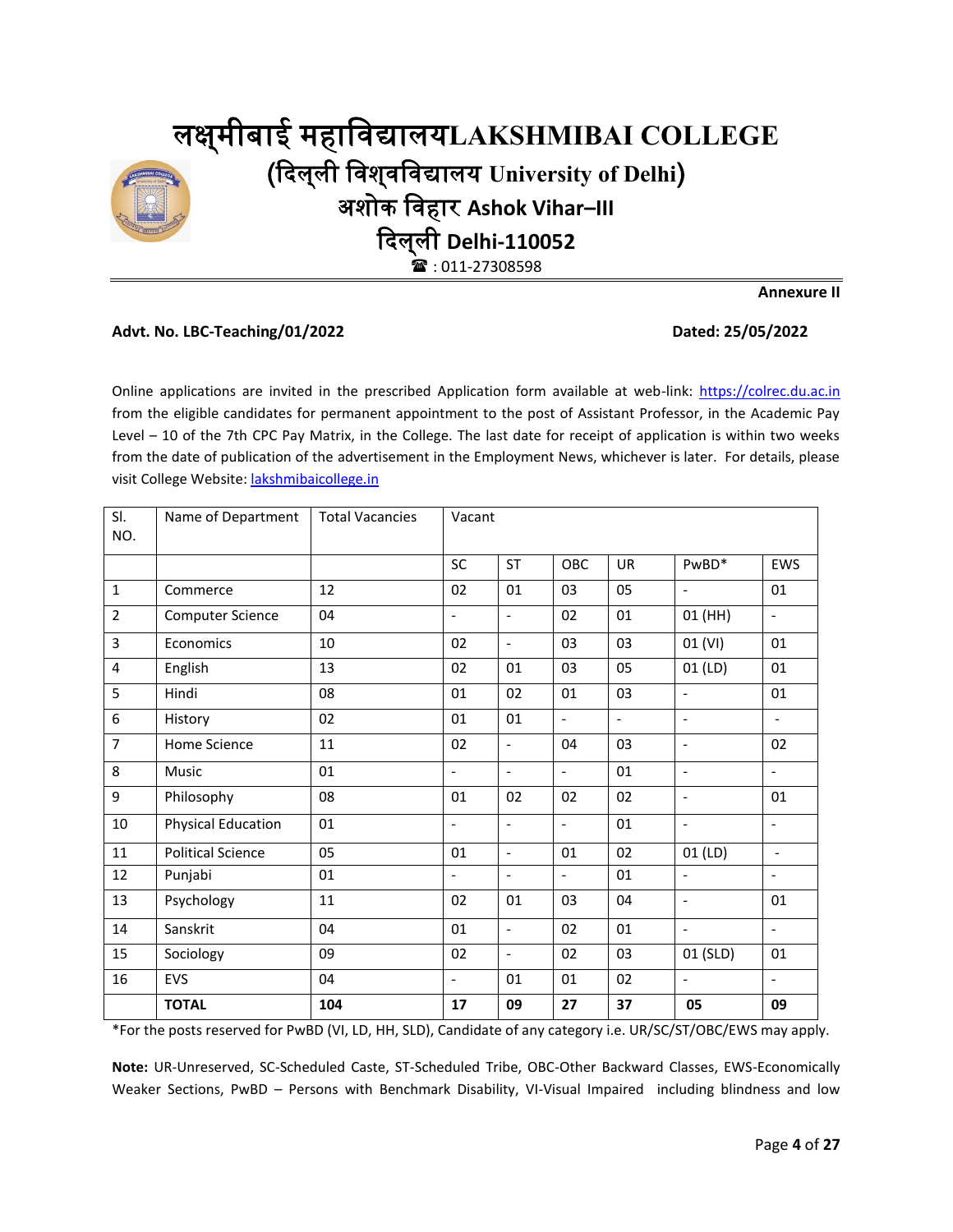vision, and LD-Locomotor Disability including leprosy cured, dwarfism, acid attack victims, cerebral palsy and muscular dystrophy, HH-Hard of Hearing and SLD-Specific Learning Disability.

**Important Note:** The details regarding qualifications, publications, experience, screening guidelines and indicative proforma etc. are available on the College website along with this advertisement. The applicants are required to read these details before filling up the form. Any addendum/ corrigendum shall be posted on the College website.

**Principal**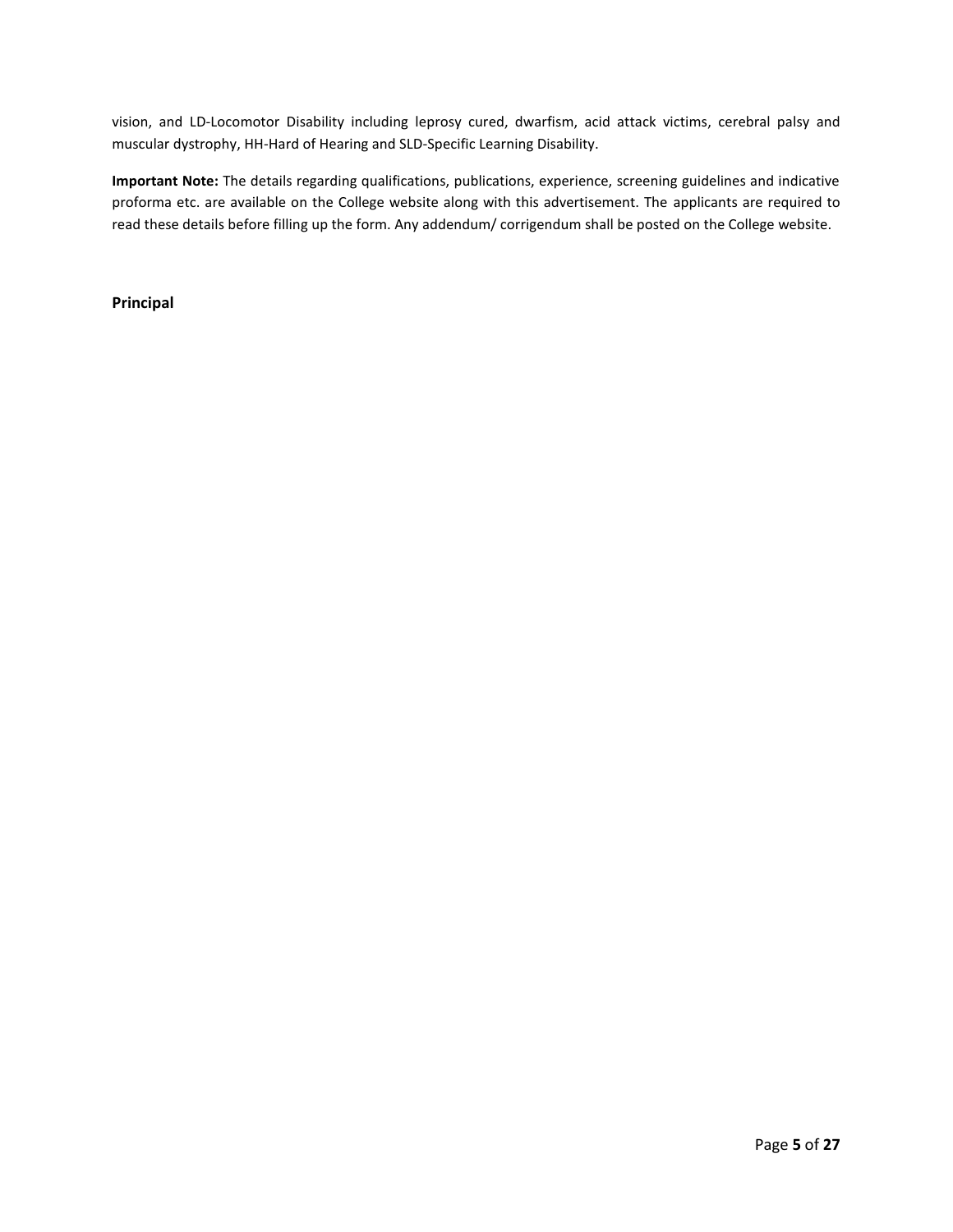

**Annexure III**

### General Instr**uctions for Applicants (Advertisement for College Faculty Positions)**

- **1.** All applicants are required to apply online in the prescribed format with complete, correct information and attachments. The applicant will be solely responsible for the authenticity of the submitted information. Applicants are required to fill the application form as available on the College website. **The details regarding qualifications, experience, screening guidelines and indicative proformas etc. are available on the College website i.e. lakshmibaicollege.in along with this advertisement. The applicants are required to read these details before filling up the form.**
- 2. Applicants should possess the prescribed qualifications and experience as on the closing date of application, as prescribed by the University for the Colleges from time to time for the respective post. The post advertised carry UGC pay scales plus admissible allowances. The posts are being advertised keeping in view the broad areas of specialization in subjects. However, the subject concerned may have specific requirement of specialization.
- 3. The applications received shall be screened as per screening guidelines attached with this advertisement for short listing and recommending the applicants to be called for interview.

Mere fulfillment of the qualification or the eligibility criteria does not entitle an applicant to be necessarily considered or called for interview.

Publications 'under submission' or submitted to referees will not be considered towards calculation of marks for publication criteria. Further, all the items for which marks are claimed should be strictly in accordance with the screening guidelines attached with the advertisement.

The minimum score requirement for shortlisting of applicants for the post of Assistant Professor is indicated in the screening guidelines attached herewith.

- 4. Application fees and application form(s) are to be submitted as per details given below:
	- Fees for Assistant Professor.
	- Rs.500/- for UR/OBC/EWS category.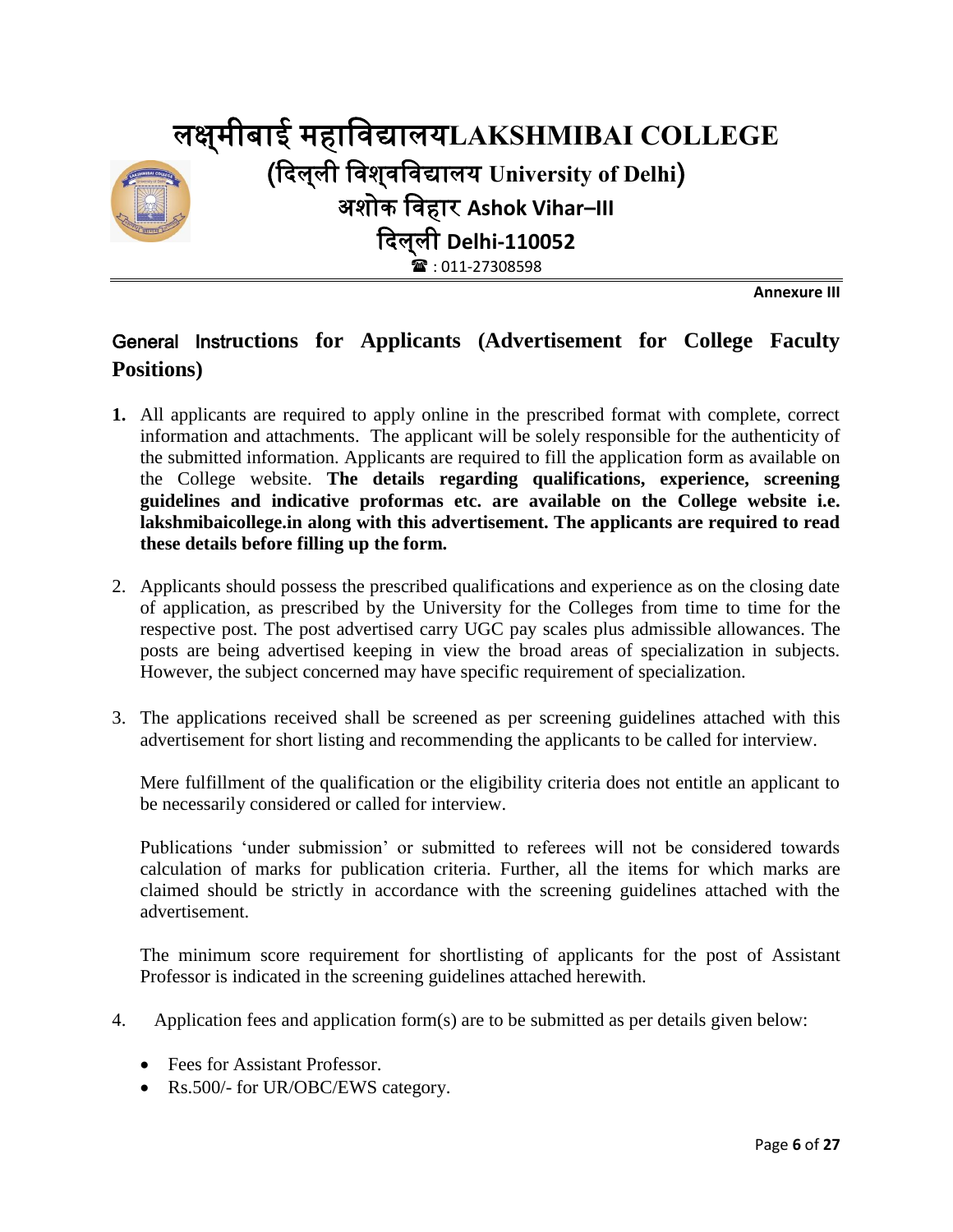- No application fee will be charged from applicants from SC, ST, PwBD Category and Women applicants.
- Fees once paid will not be refunded under any circumstances.
- No application fee shall be charged from applicants, who had applied for the same post in the preceding advertisement, subject to the condition that interview for the said post in the said subject had not been conducted. (The applicant shall have to provide the relevant details/proof of his/her having applied for the post against the advertisement referred herein).
- Application forms have to be filled only in online mode, as available on the website of the College along with this advertisement, within the prescribed time limit indicated in the advertisement. No offline forms would be accepted.
- Payment should be made online only, through credit/debit card/Net Banking.
- Applicants applying for more than one post/department must apply separately and pay fees separately.
- 5. In order to avoid last minute rush, the applicants are advised to apply early. In case of any persistent technical issue, the applicants can mail their problem at the College E-mail ID.
- 6. The reservation for applicants from SC, ST, EWS,OBC (non-creamy layer), and Persons with Benchmark Disability (PwBD) categories will be applicable as per UGC/Central Government norms.
- (i) Applicants seeking reservation benefits available for SC/ST/OBC/EWS/PwBD categories must upload the necessary documents justifying the claim of respective reservation as per Govt. of India lists/rules/norms. The certificate uploaded should be in the format prescribed by the Union Government and should be digitally verifiable.
- (ii) In case the applicant wants to claim benefits under the PwBD category, the applicant's relevant disability should not be less than 40 per cent. Proof to this effect in the form of a valid Disability Certificate must be uploaded with the application.
- (iii) Applicants applying for the post(s) reserved for OBC must upload certificate of OBC (noncreamy layer) in the prescribed form issued by Competent Authority. The certificate should be of the current financial year, in accordance with instructions issued by the Union Government in this respect from time to time. Applicants should ascertain that they belong to the reserved categories (caste) enlisted in the Central List for the Other Backward Classes.

If the relevant certificates for respective reserved categories are not uploaded with the application, the application may be rejected and no appeal against its rejection will be entertained.

7. Consequent upon adoption of self-certification provisions as required by the Govt. of India, the College shall process the applications entirely on the basis of information/documents uploaded with the application. In case the information/documents are found to be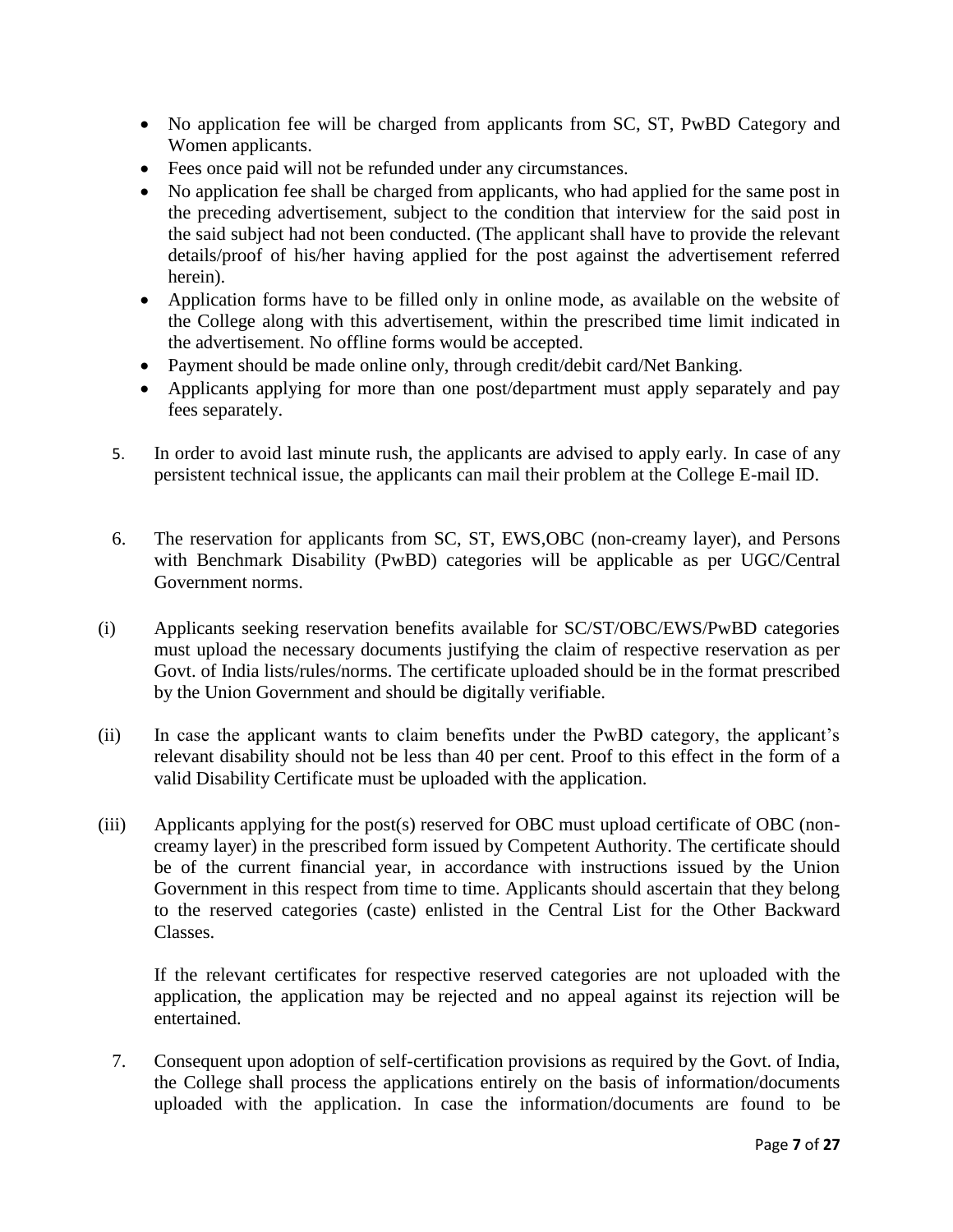false/incorrect by way of omission or commission, the responsibility shall lie solely with the applicant and the applicant shall be liable for action as per law.

- 8. The Shortlisted candidates called for interview should report along with all the testimonials/certificates in original along with valid photo ID (Aadhaar/Voter Id/Driving License/Passport). A set of self-attested photocopy of certificates/testimonials with respect to the qualifications, experience and category as applicable, indicated in the online application form, duly certified by the applicant should be submitted at the time of interview.
- 9. Applicants serving in Government/Public Sector Undertakings (including Boards/Autonomous Bodies) are required to submit 'No Objection Certificate' from the employer at the time of interview, if not uploaded with the online application earlier. The NOC should also indicate the vigilance clearance from the parent department.
- 10. All correspondence from the College including interview letter, if any, shall be sent only to the e-mail address provided by the applicant in the online application form.
- 11. Applications which do not meet the eligibility criteria given in this advertisement and / or are incomplete in any respect shall be summarily rejected. Before applying online, applicants are advised to go through detailed notice available on the website of the College.
- 12. Applicants must NOT furnish any particulars that are false, tampered or fabricated, or suppress any material / information while submitting the online application and uploading self-certified copies/testimonials.
- 13. The College further reserves the right to amend the number of posts or not to fill any of the posts mentioned in the advertisement at its discretion without assigning any reason thereof.
- 14. Any consequential vacancies arising at the time of Interview may also be filled up from the available shortlisted candidates.
- 15. The College will verify the antecedents of the applicant at the time of appointment or anytime during the tenure of the service. In case it is found that the documents/information submitted by the candidate is false or the candidate has suppressed relevant information, the services of the candidate shall be terminated without prejudice to any other action initiated by the College.
- 16. In case of the any inadvertent mistake in the process of selection, which may be detected at any stage even after the issuance of offer letter, the College reserves right to modify/withdraw/cancel any communication made to the applicants.
- 17. In case of any dispute/ambiguity that may occur in the process of selection, the decision of the College shall be final. Applicants are advised to satisfy themselves before applying that they possess the essential qualifications laid down in the advertisement.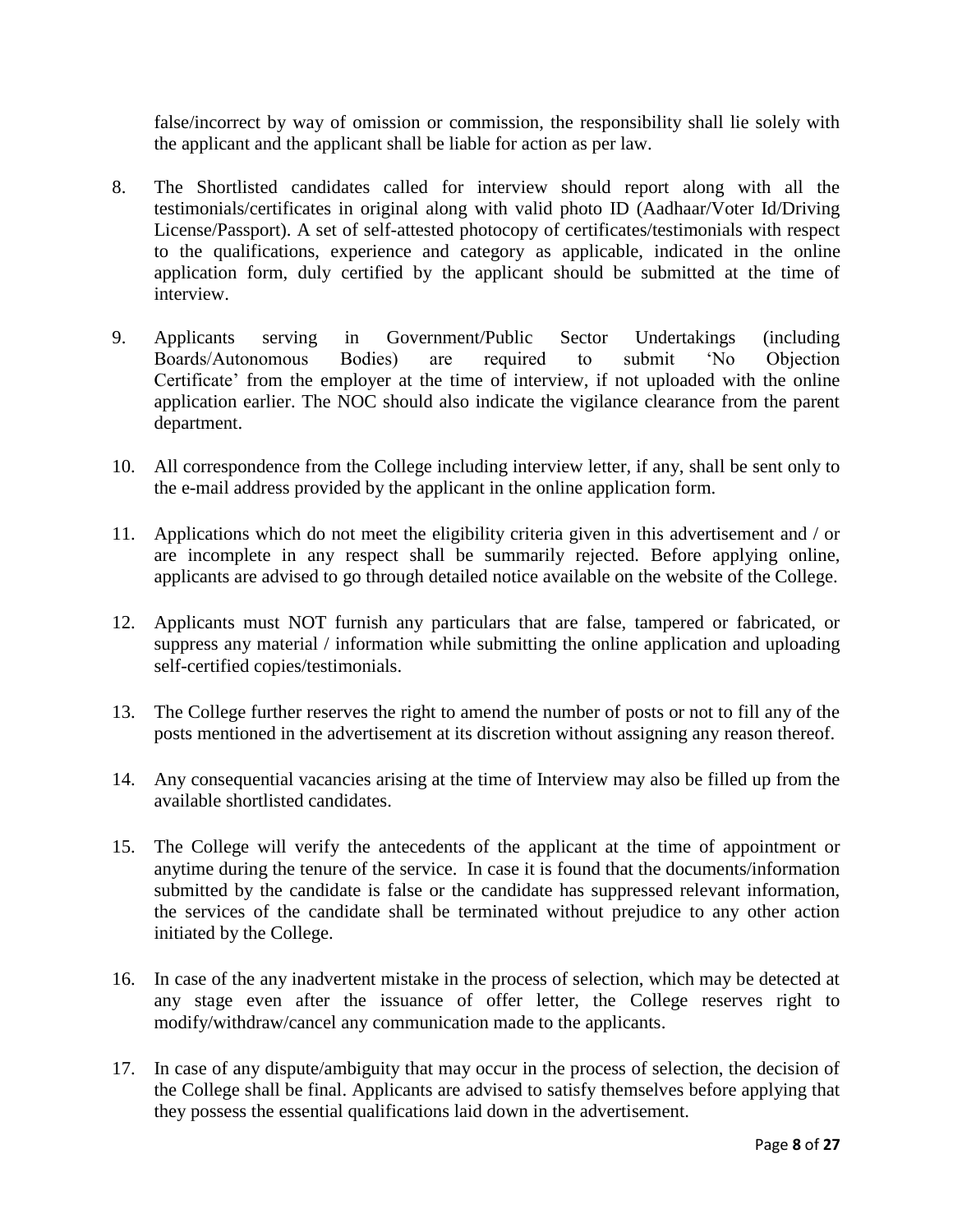- 18. No TA/DA shall be paid to candidates for attending interview.
- 19. The last date for submission of the form shall be as specified in the advertisement.
- 20. Canvassing in any form will be treated as a disqualification.
- 21. Any dispute regarding the recruitment will fall under the jurisdiction of Delhi.

**PRINCIPAL**

**\*\*\*\*\*\*\*\*\*\*\*\*\*\*\*\***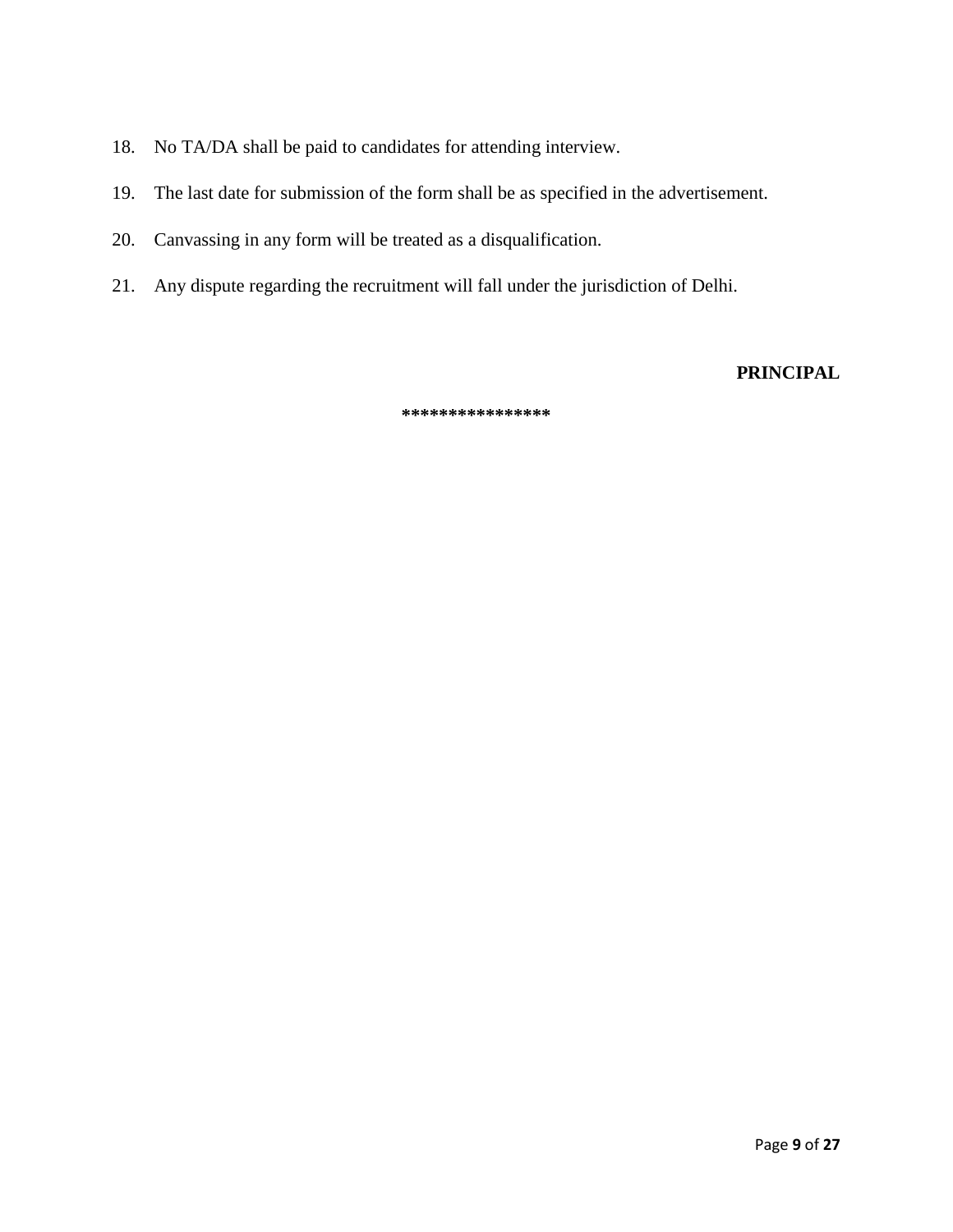

**Annexure IV**

### **Qualifications for the post of Assistant Professor**

#### **ASSISTANT PROFESSOR:**

**I. For the disciplines of Arts, Commerce, Humanities, Law, Social Sciences, Sciences, Languages, Library Science, Journalism & Mass Communication and Physical Education.**

**Eligibility (A or B):**

#### **A.**

1) A Master's degree with 55% marks (or an equivalent grade in a point-scale wherever the grading system is followed) in a concerned/relevant /allied subject from an Indian University, or an equivalent degree from an accredited foreign University.

2) Besides fulfilling the above qualifications, the candidate must have cleared the National Eligibility Test (NET) conducted by the UGC or the CSIR (exemption from NET shall be granted in accordance with clause (ii)  $\&$  (iii) of General Note in the last section of this document).

Or

#### **B.**

The Ph.D. degree has been obtained from a foreign University/Institution with a ranking among top 500 in the world University ranking (at any time) by any one of the following: (i) Quacquarelli Symonds (QS) (ii) The Times Higher Education (THE) or (iii) The Academic Ranking Of World Universities (ARWU) of the Shanghai Jiao Tong University (Shanghai).

**Note:** The academic score as specified in the screening guidelines for the Colleges of the University shall be considered for short-listing of the candidates for interview only, and the selections shall be based only on the performance in the interview*.* 

(Kindly refer to General Note in the last section of this document)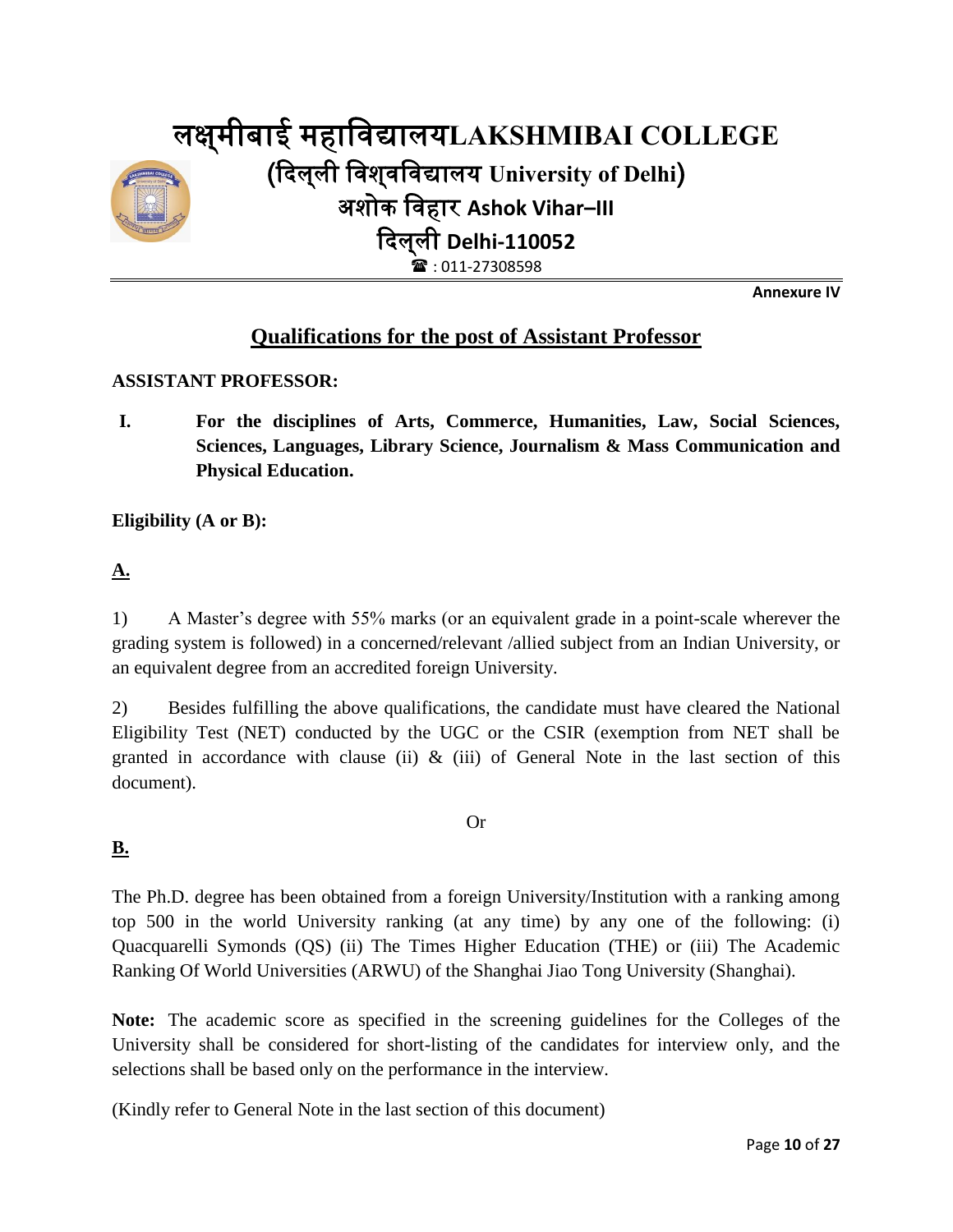\* **Explanatory Note:** In pursuance of the clause 1.1.(i) of the UGC Regulations 2018, existing qualifications for Assistant Professor, Associate Professor, Professor and Principal have been retained with respect to departments of the University/colleges where courses related to Teacher Education are offered, for which NCTE guidelines will apply. (Reference EC Resolution No. 16 dated 28.05.2015).

#### **I. For the discipline of Management Studies:**

#### **i) Essential:**

1. First Class Master's Degree in Business Management / Administration/ in a relevant management related discipline or first class in two year full time PGDM declared equivalent by AIU/ accredited by the AICTE / UGC.

#### Or

First Class graduate and professionally qualified Chartered Accountant/Cost and Works Accountant/Company Secretary of the concerned statutory bodies.

2. Besides fulfilling the above qualifications, the candidate must have cleared the National Eligibility Test (NET) conducted by the UGC or the CSIR (exemption from NET shall be granted in accordance with clause (ii)  $\&$  (iii) of General Note in the last section of this document).

#### Or

The Ph.D. degree has been obtained from a foreign University/Institution with a ranking among top 500 in the world University ranking (at any time) by any one of the following: (i) Quacquarelli Symonds (QS) (ii) The Times Higher Education (THE) or (iii) The Academic Ranking Of World Universities (ARWU) of the Shanghai Jiao Tong University (Shanghai).

#### **ii) Desirable:**

- i) Teaching, research, industrial and/or professional experience in a reputed organization;
- ii) Papers presented at conferences and/or published in refereed journals.

**Note:** The academic score as specified in the screening guidelines for the Colleges of the University shall be considered for short-listing of the candidates for interview only, and the selections shall be based only on the performance in the interview*.* 

(Kindly refer to General Note in the last section of this document)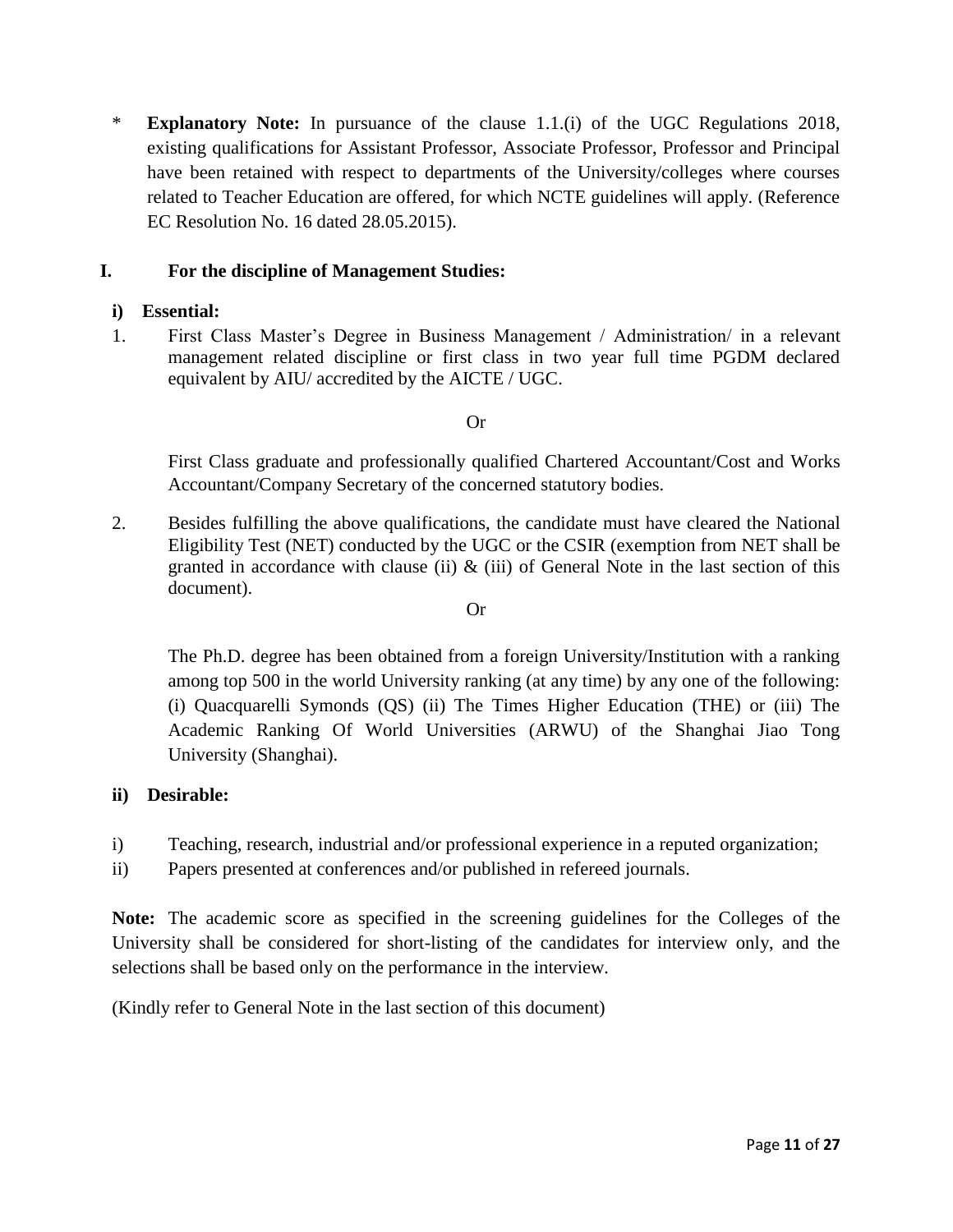#### **II. For the discipline of Music**

#### **Eligibility (A or B):**

- **A.**
- 1. Master's degree with 55% marks (or an equivalent grade in a point scale wherever grading system is followed) in the relevant subject or an equivalent degree from an Indian/foreign University.
- 2. Besides fulfilling the above qualifications, the candidate must have cleared the National Eligibility Test (NET) conducted by the UGC or the CSIR (exemption from NET shall be granted in accordance with clause (ii)  $\&$  (iii) of General Note in the last section of this document).

#### Or

The Ph.D. degree has been obtained from a foreign University/Institution with a ranking among top 500 in the world University ranking (at any time) by any one of the following: (i) Quacquarelli Symonds (QS) (ii) The Times Higher Education (THE) or (iii) The Academic Ranking Of World Universities (ARWU) of the Shanghai Jiao Tong University (Shanghai).

**Note:** The academic score as specified in the screening guidelines for the Colleges of the University shall be considered for short-listing of the candidates for interview only, and the selections shall be based only on the performance in the interview*.* 

#### Or

#### **B.**

 A traditional or a professional artist with highly commendable professional achievements in the subject concerned having a Bachelor's degree, who has:

- i) studied under a noted/reputed traditional master(s)/artist(s)
- ii) been 'A' grade artist of AIR/Doordarshan;
- iii) the ability to explain, with logical reasoning the subject concerned; and
- iv) adequate knowledge to teach theory with illustrations in the discipline concerned.

(Kindly refer to General Note in the last section of this document)

#### **III. For the discipline of Education:**

In colleges where under graduate programmes i.e. B.Ed. and B.El.Ed. are offered, guidelines given by National Council for Teacher Education (NCTE) shall apply.

- a) Master's degree in Sciences / Humanities / Arts/ Commerce with 55% marks and M.Ed. from a recognized University with at least 55% marks.
- b) Perspectives in Education or Foundation courses
- For B.Ed.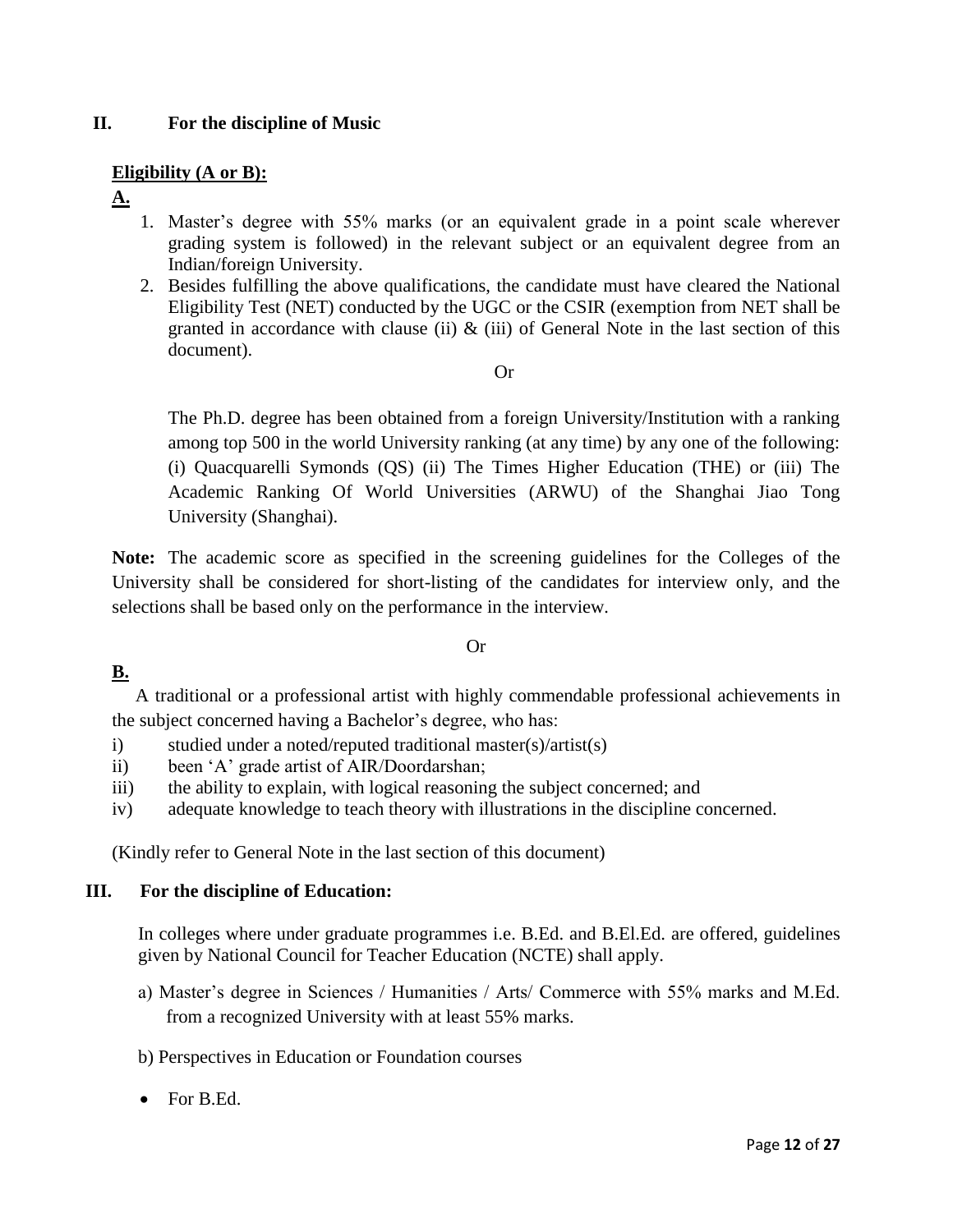Master's degree in Social Sciences with 55% marks and M.Ed. from a recognized University with at least 55% marks.

#### **OR**

Post-graduate in Education with minimum 55% marks and B.Ed./B.El.Ed.each with 55% marks.

For B.El.Ed.

Postgraduate degree in Social Sciences/Humanities/Sciences/Mathematics/ Languages with 55% marks and M.Ed. with 55% marks [except 3(three) positions from Philosophy, Sociology, Psychology, where the faculty qualification shall be post-graduation in any of these three disciplines with 55% marks and B.Ed./B.El.Ed. with 55% marks].

Linguistics: Masters in Linguistics with 55% marks with B.Ed./B.El.Ed.

Desirable: M.Phil./Ph.D. in Education.

- c) For Curriculum and Pedagogic Courses.
- For B.Ed.

Master's degree in Science/Mathematics/Social Science/ Languages with minimum 55% marks; and M.Ed. degree with minimum 55% marks.

Desirable: Ph.D. degree in Education with subject specializations.

[Note: In case of b and c put together, for two faculty positions, a postgraduate degree in Sociology / Psychology / Philosophy with 55% marks, and B.Ed./B.El.Ed. with 55% marks and three years of teaching experience in a secondary school shall be considered].

• For B.El.Ed.

Postgraduate degree in Social Sciences/Humanities/Sciences/Mathematics/ Languages with 55% marks and M.Ed. with 55% marks [except 3(three) positions from Philosophy, Sociology, Psychology, where the faculty qualification shall be post-graduation in any of these three disciplines with 55% marks and B.Ed./B.El.Ed. with 55% marks].

Linguistics: Masters in Linguistics with 55% marks with B.Ed./B.El.Ed.

Desirable: M.Phil./Ph.D. in Education.

d) For Specialized Course Physical Education for B.Ed./B.P.Ed./ B.El.Ed.

Master of Physical Education (M.P.Ed.) with minimum 55% marks. (Training/qualification in yoga education shall be desirable)

For Visual Arts for B.Ed./B.El.Ed.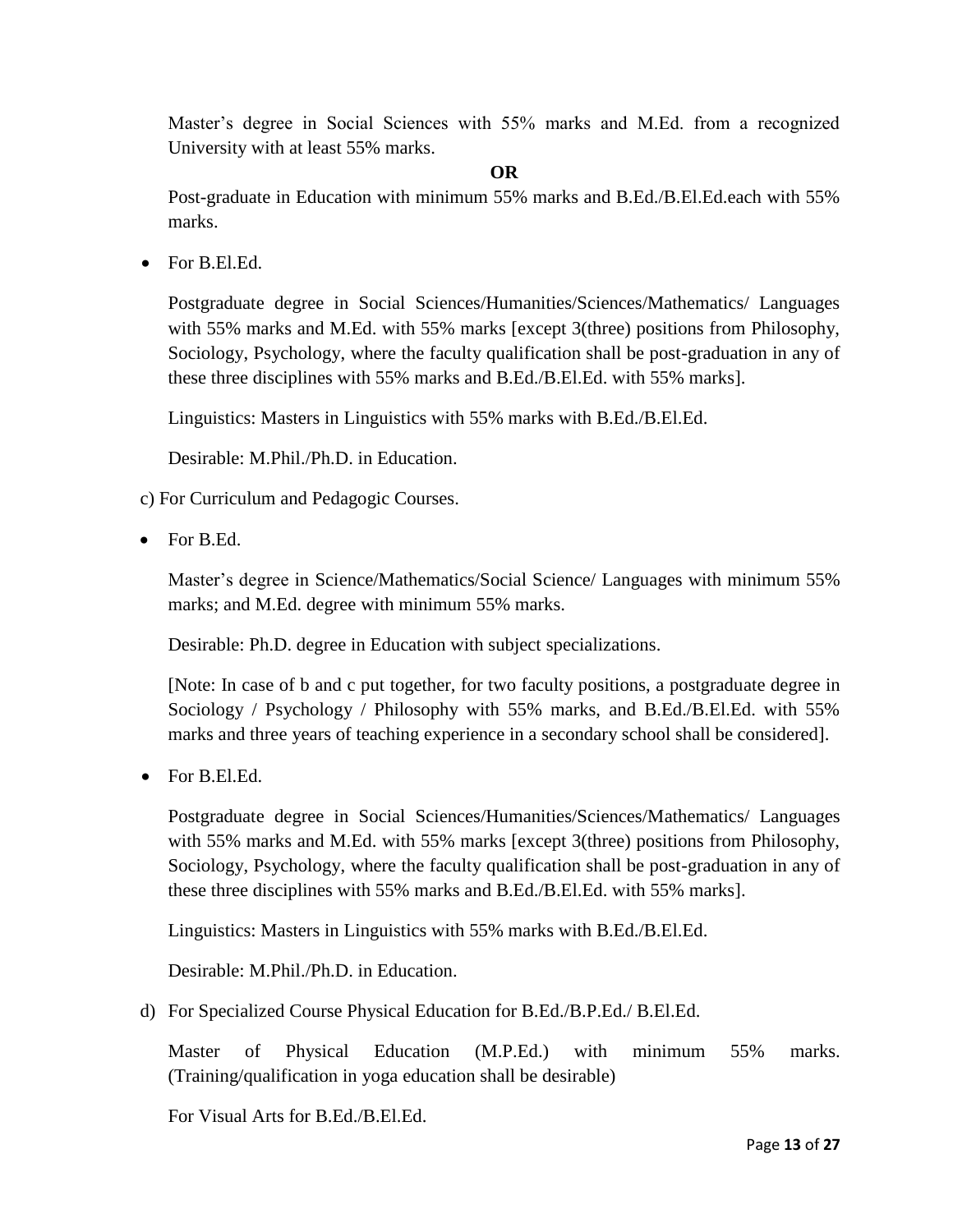Post-graduation degree in Fine Arts (MFA) with minimum 55% marks.

For Performing Arts for B.Ed./B.El.Ed.

Post graduate degree in Music/Dance/Theatre Arts with minimum 55% marks.

#### **Note:**

- 1. For those subjects where the NCTE norms for qualifications for posts relating to B.El.Ed. stipulate only M.A./ M.Sc. and PG degree or research in Education, the minimum marks in that discipline should be 55% marks.
- 2. The National Eligibility Test (NET) shall be in Education for those positions where M.Ed. is a requirement. For those positions which do not require M.Ed., NET shall be in the subject concerned.

(Kindly refer to General Note in the last section of this document)

#### **GENERAL NOTE:**

- (i) The direct recruitment to the posts of Assistant Professors in the Colleges shall be on the basis of merit through all India advertisement and selection by the duly constituted Selection Committees.
- (ii) The National Eligibility Test (NET) shall be the minimum eligibility for appointment of Assistant Professor.

*Provided* that candidates, who have been awarded a Ph.D. Degree in accordance with the University Grants Commission (Minimum Standards and Procedure for Award of M.Phil./Ph.D. Degree) Regulation, 2009, or the University Grants Commission (Minimum Standards and Procedure for Award of M.Phil/Ph.D. Degree) Regulation, 2016, and their subsequent amendments from time to time, as the case may be, shall be exempted from the requirement of the minimum eligibility condition of NET for recruitment and appointment of Assistant Professor in the University.

*Provided* further that the award of degree to candidates registered for the M.Phil/Ph.D programme prior to July 11, 2009, shall be governed by the provisions of the then existing Ordinances / Bye-laws / Regulations of the Institutions awarding the degree. All such Ph.D. candidates shall be exempted from the requirement of NET for recruitment and appointment of Assistant Professors in the Colleges subject to the fulfillment of the following conditions:

- a) The Ph.D. degree of the candidate has been awarded in regular mode only;
- b) The Ph.D. thesis has been awarded by at least two external examiners;
- c) An open Ph.D. viva voce of the candidate has been conducted;
- d) The candidate has published two research papers from her/his Ph.D. work out of which at least one is in a refereed journal;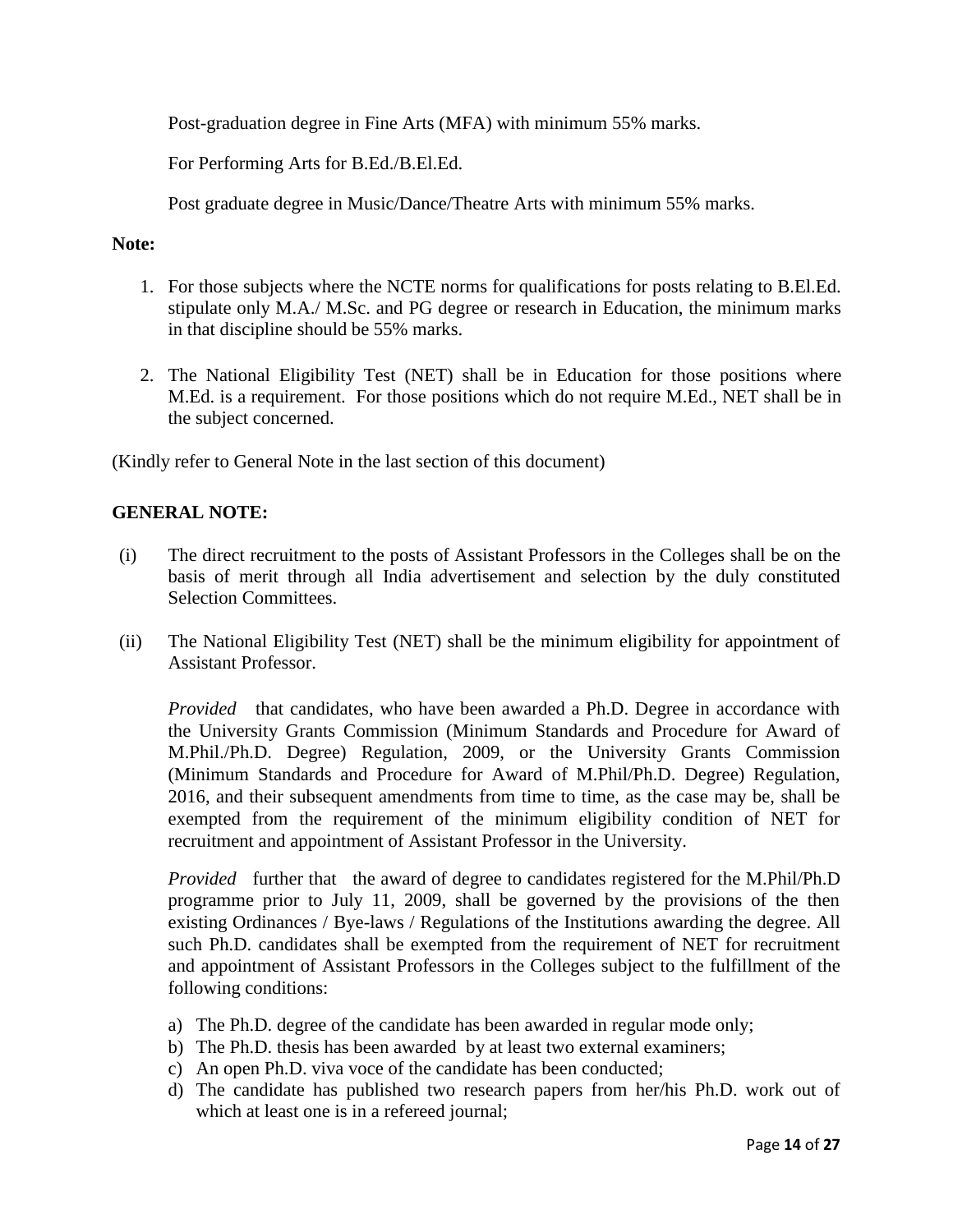e) The candidate has presented at least two papers, based on her/his Ph.D. work in conferences/seminars sponsored/ funded/supported by the UGC/ ICSSR/CSIR or any similar agency.

The fulfillment of these conditions is to be certified by the Registrar or the Dean (Academic Affairs) of the University concerned.

- (iii) The clearing of NET shall not be required for candidates in such disciplines for which NET has not been conducted.
- (iv) A minimum of 55% marks (or an equivalent grade in a point-scale, wherever the grading system is followed) at the master's level shall be the essential qualification for direct recruitment of teachers and other equivalent cadres at any level.

A relaxation of 5% shall be allowed at the Bachelor's as well as at the Master's level for the candidates belonging to Scheduled Caste/Scheduled Tribe/Other Backward Classes (OBC) (non-creamy layer)/Differently Abled [Persons with Benchmark Disability PwBD)] in the category of (a) Visual Impairment (VI) including blindness and low vision, and (b) Locomotor Disability (LD) including leprosy cured, dwarfism, acid attack victims and muscular dystrophy. The eligibility of 55% marks (or an equivalent grade in a point scale wherever the grading system is followed), wherever specified, and the relaxation of 5% to the categories mentioned above are permissible, based only on the qualifying marks without including any grace mark procedure.

- (v) A relaxation of 5% may be provided (from 55% to 50% of the marks) to the Ph.D. Degree holders, who have obtained their Master's Degree prior to 19 September, 1991.
- (vi) A relevant grade which is regarded as equivalent of 55%, wherever the grading system is followed by a recognized university at the master's level shall also be considered eligible.
- (vii) The time taken by candidates to acquire M.Phil and/or Ph.D. Degree shall not be considered as teaching/research experience to be claimed for appointment to the teaching positions. Further the period of active service spent on pursuing research degree simultaneously with teaching assignment without taking any kind of leave, shall be counted as teaching experience for the purpose of direct recruitment/ promotion.
- (viii) The number of candidates to be called for interview for the teaching posts in the Colleges, shall be determined after screening of applications in accordance with the guidelines laid down in the Screening guidelines annexed with this advertisement.
- (ix) (a) No person shall be appointed to the post of Assistant Professor in the Colleges, if such person does not fulfill the requirements as to the qualifications for the appropriate post laid out herein and in the Ordinance XXIV of the Ordinances of the University.

(b) Those entering the service as Assistant Professor having a post-doctoral teaching/research experience, after obtaining a Ph.D. degree and proven credentials, may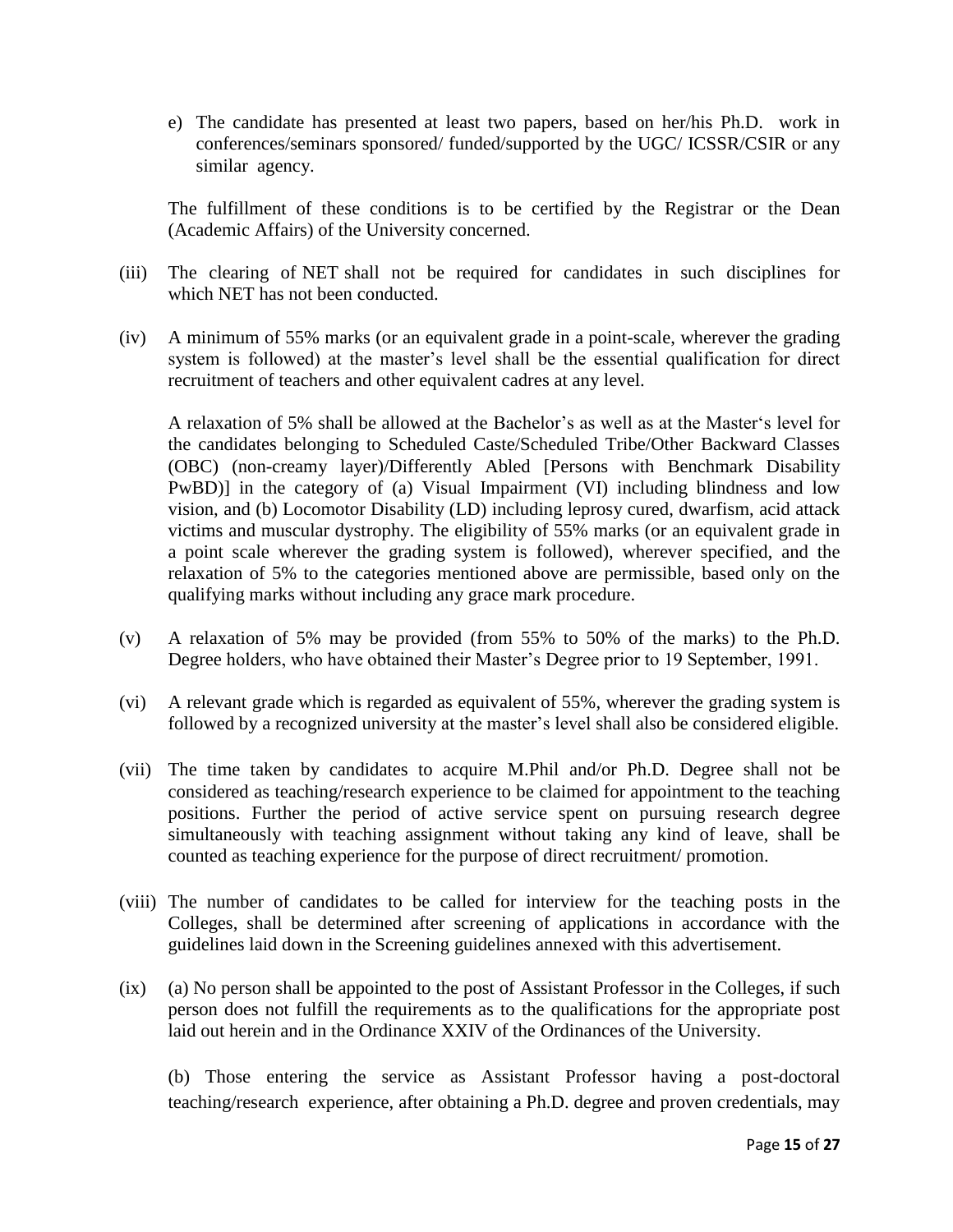be eligible for discretionary award of advance increments to be given to the person, as decided and recorded by the Selection Committee in the minutes of its meeting.

Discretionary award of advance increments is not applicable to those entering the profession as Assistant Professor who are entitled for grant of advance increments for having acquired a Ph.D., M.Phil. or M.Tech. and LLM degree.

(x) For those entering the service in the College, other stipulations prescribed by the UGC/University shall be mandatory for all posts.

\*\*\*\*\*\*\*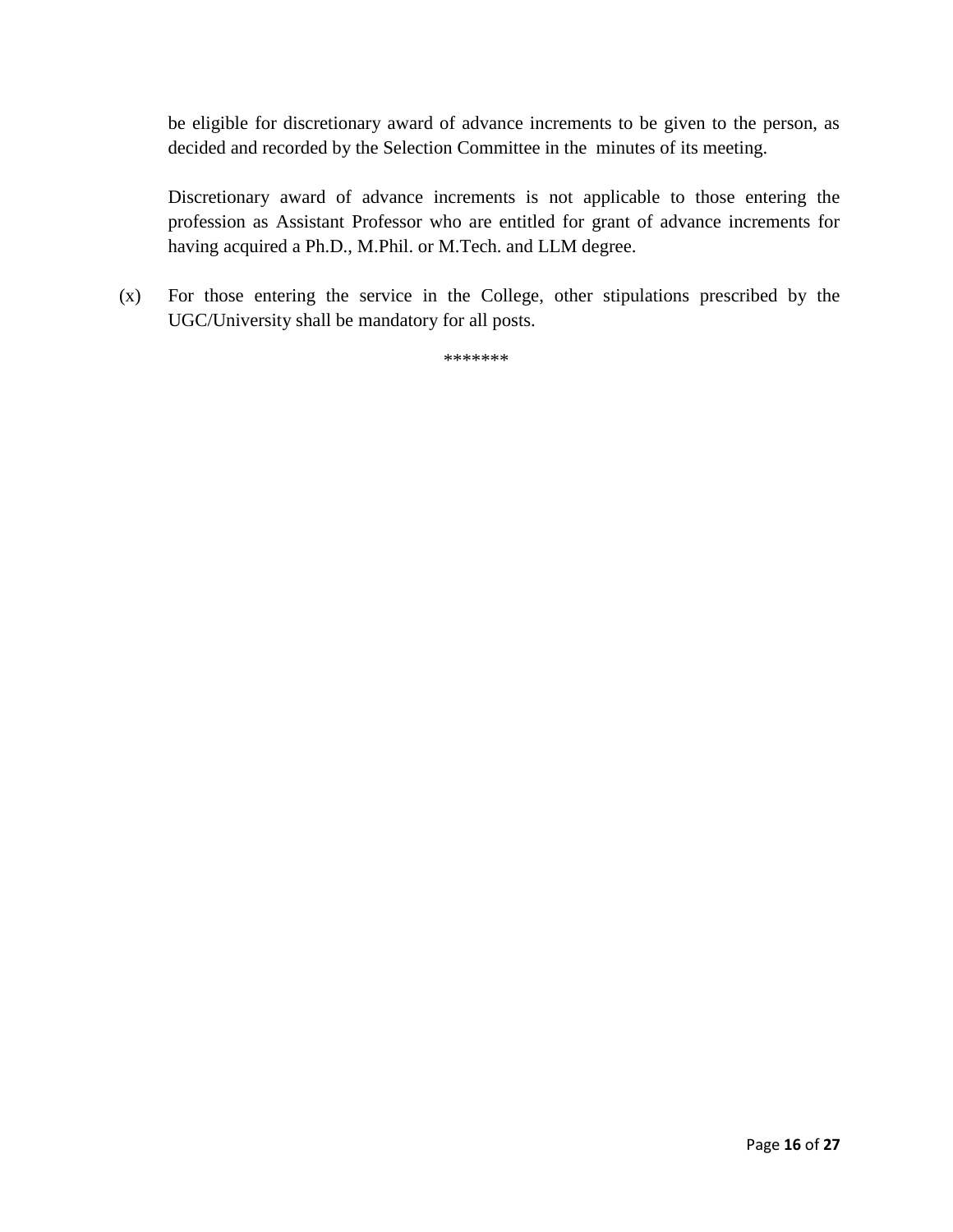

**Annexure V**

#### **Guidelines for Screening/Shortlisting of candidates for appointment to the post of Assistant Professor in Lakshmibai College.**

In order to restrict the number of candidates to be called for interview so as to enable the Selection Committee to have a comprehensive assessment of the candidates, applications received for the faculty position shall be screened on the basis of the academic and other related credentials of the candidates through the following criteria:

For the post of Assistant Professor, the criteria for evaluation of candidates for determining their eligibility for shortlisting shall be on based on a 100 point scale. The distribution of marks will be as follows:

| S.No.          | <b>Academic Record</b> | <b>Score</b>       |                              |            |                   |
|----------------|------------------------|--------------------|------------------------------|------------|-------------------|
|                |                        |                    |                              |            |                   |
| 1              | Graduation.            | 80%                | 60%<br>to                    | 55%        | $45\%$ to         |
|                |                        | &Above<br>$=$      | less                         | to         | less              |
|                |                        | 21                 | than $80\%$                  | less       | than $55%$        |
|                |                        |                    | $= 19$                       | than       | $=10$             |
|                |                        |                    |                              | 60%        |                   |
|                |                        |                    |                              | $=16$      |                   |
| $\overline{2}$ | Post-Graduation        | 80%                | 60%<br>to                    | 55%        | (50%<br>in        |
|                |                        | $&\text{Above}=25$ | less                         |            | case of SC / ST / |
|                |                        |                    | than                         | <b>OBC</b> | $(non-$           |
|                |                        |                    | 80%<br>$=$ $\perp$           | creamy     | layer)            |
|                |                        |                    | 23                           |            | /PwBD) to less    |
|                |                        |                    |                              |            | than $60\% = 20$  |
| 3              | M.Phil/M.Tech/LLM/M.Ed | 60%<br>$\&$        | 55% to less than $60\% = 05$ |            |                   |
|                | or equivalent          | above $= 07$       |                              |            |                   |
|                |                        |                    |                              |            |                   |
| $\overline{4}$ | Ph.D.                  |                    | 25                           |            |                   |
| 5              | NET with JRF           |                    | 10                           |            |                   |
| 6              | <b>NET</b>             |                    | 08                           |            |                   |

#### **I. Criteria for Short-listing of Candidates for Interview for the Post of Assistant Professors in Colleges of the University.**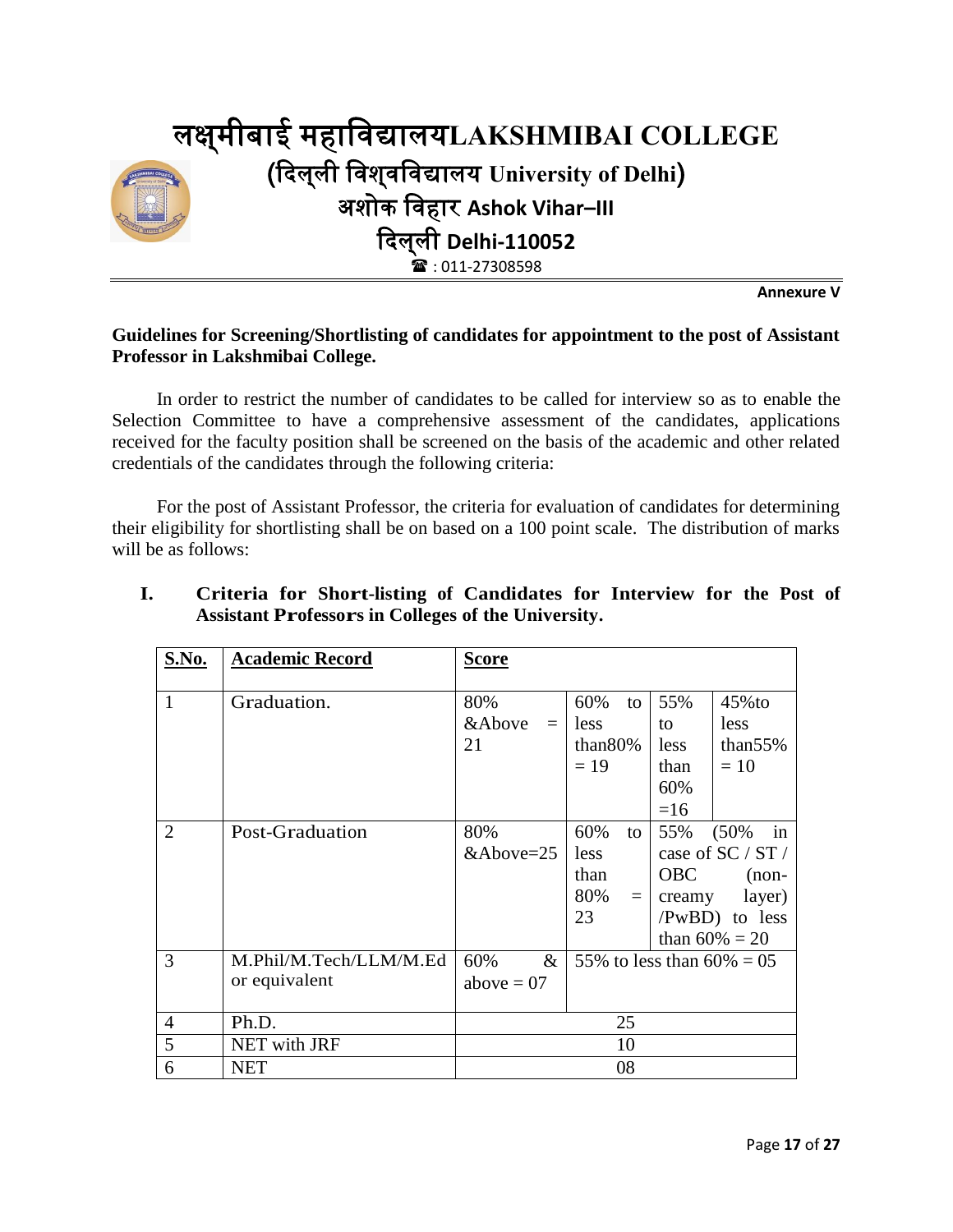|                | Research Publications (2)<br>marks for each research<br>publications published in<br>Peer-Reviewed or UGC-<br>listed Journals)                                                         | 06 |
|----------------|----------------------------------------------------------------------------------------------------------------------------------------------------------------------------------------|----|
| $\overline{7}$ | <b>Teaching/Post Doctoral</b><br>Experience<br>(2 marks for one year<br>$each)$ #                                                                                                      | 10 |
| 8              | Awards                                                                                                                                                                                 |    |
|                | <b>International/National Level</b><br>(Awards given by<br><b>International Organizations</b><br>/Government of India /<br>Government of India<br>recognized National Level<br>Bodies) | 03 |
|                | State-Level<br>(Awards given by State)<br>Government)                                                                                                                                  | 02 |

# Experience rendered on Temporary/Adhoc/contractual/Postdoctoral basis shall be taken into account only if the candidate is drawing salary/consolidated pay not less than the Minimum Basic Pay as prescribed by the UGC plus applicable Dearness Allowance (DA) from time to time.

# However, if the period of Teaching/Post-doctoral experience is less than one year, then the marks shall be reduced proportionately.

#### Note:

| (A) | M.Phil/M.Tech/LLM/M.Ed or equivalent+ Ph.D.<br>(1) |                              |                          |     | Maximum - 25Marks  |  |  |
|-----|----------------------------------------------------|------------------------------|--------------------------|-----|--------------------|--|--|
|     | $\left(11\right)$                                  | <b>JRF/NET</b>               |                          |     | Maximum - 10 Marks |  |  |
|     | (iii)                                              | In awards category           |                          |     | Maximum - 03 Marks |  |  |
| (B) |                                                    | Academic Score               |                          | 84  |                    |  |  |
|     |                                                    | <b>Research Publications</b> | $\overline{\phantom{a}}$ | 06  |                    |  |  |
|     |                                                    | <b>Teaching Experience</b>   | $\overline{\phantom{a}}$ | 10  |                    |  |  |
|     |                                                    | <b>Total Score</b>           | $\overline{\phantom{a}}$ | 100 |                    |  |  |

#### **II. Constitution of the Committee for Colleges for Shortlisting/Screening**

Applications shall be screened by a committee consisting of the following:

1. Principal of the College - Chairperson

2. Two Teachers from the relevant subject to be nominated by the Principal

3. One Teacher from a related Department to be nominated by the Principal

4. An Academician representing SC/ST/OBC/Minority/Women/Persons with Benchmark Disability to be nominated by the Principal, of any of the candidates representing these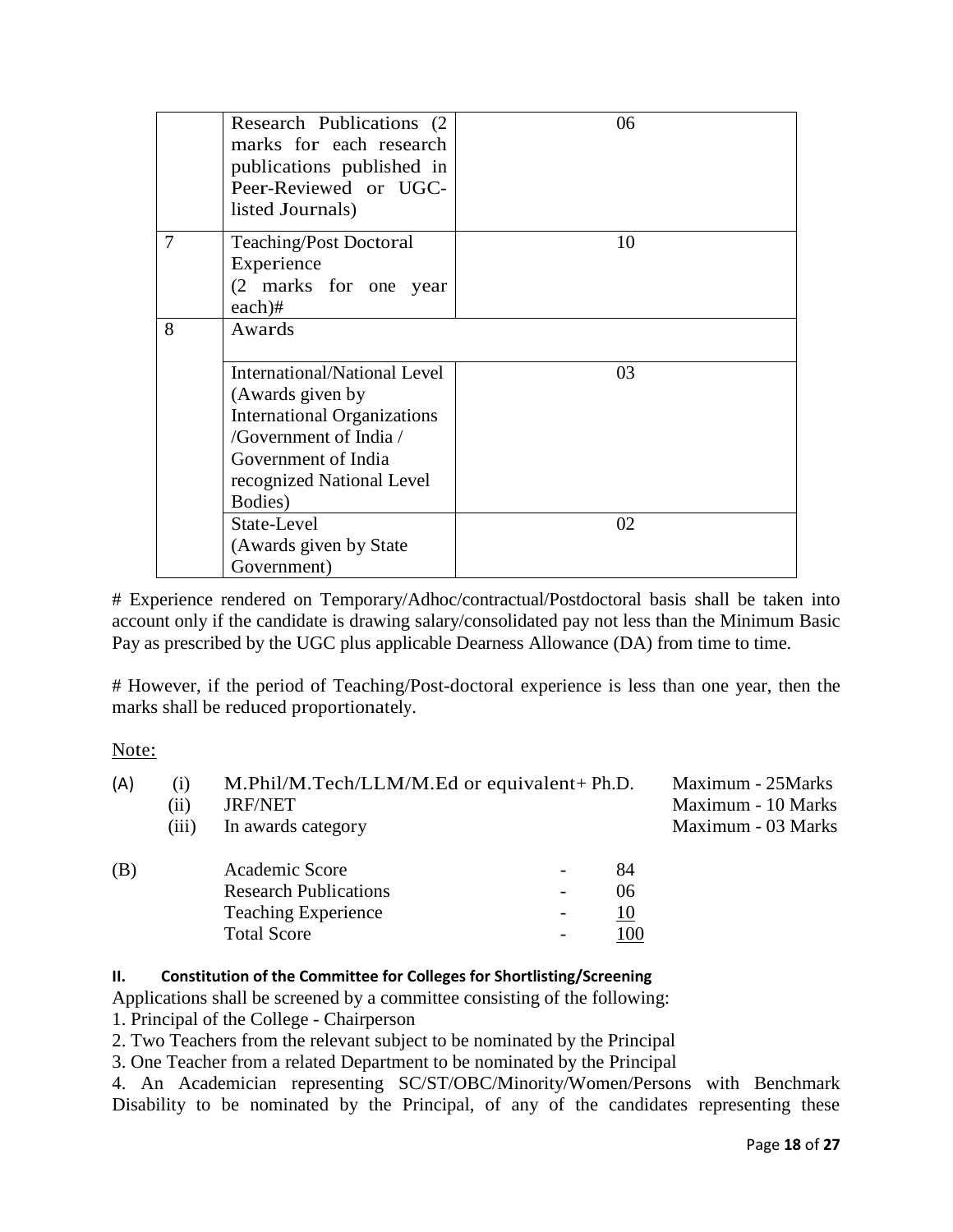categories is an applicant and if any of the above members of the Screening Committee does not belong to the category.

At least three members shall form the quorum.

#### **III. Shortlisting of candidates: Criteria and Process**

1. The Screening Committee will draw a list of all the candidates indicating the marks scored by them in descending order i.e. starting from the candidate getting the highest marks towards the candidates getting the lower marks. The applicant scoring less than 50 marks will not be included in the list of shortlisted candidates.

A relaxation of 05 marks to be given to candidates belonging to SC/ST/PwD

- 2. In case of tie in the marks of two or more candidates, the candidate having the higher/highest marks at the Master's level shall be ranked above the other(s).
- 3. For appointment in the Colleges, All shortlisted candidates as specified in criteria III(1) be called for interview
- 4. The marks awarded to the candidates during the process of screening of applications shall not have any weightage/credit or merit during assessment/interview of the candidates by the Selection Committee as these marks shall be used only for screening/shortlisting purposes.
- 5. The time taken by candidates to acquire M.Phil/M.Tech/LLM/M.Ed or equivalent and or Ph.D. Degree shall not be considered as teaching/ research experience to be claimed for appointment to the teaching positions. Further the period of active service spent on pursuing research degree simultaneously with teaching assignment without taking any kind of leave, shall be counted as teaching experience for the purpose of direct recruitment/ promotion.
- 6. In case of any dispute with regard to screening of the applications, the decision of the Screening Committee shall be final.
- 7. The College shall display the criteria for shortlisting/screening of applications on their respective websites
- 8. The status of short-listing will be made available on the dashboards of the respective applicants for information.

#### **III. Important Note**

1. The entire onus of the content/authenticity of the information being uploaded in the form of application and its attachments shall exclusively rest with the applicant in terms of eligibility for recruitment and for subsequent selection through due process.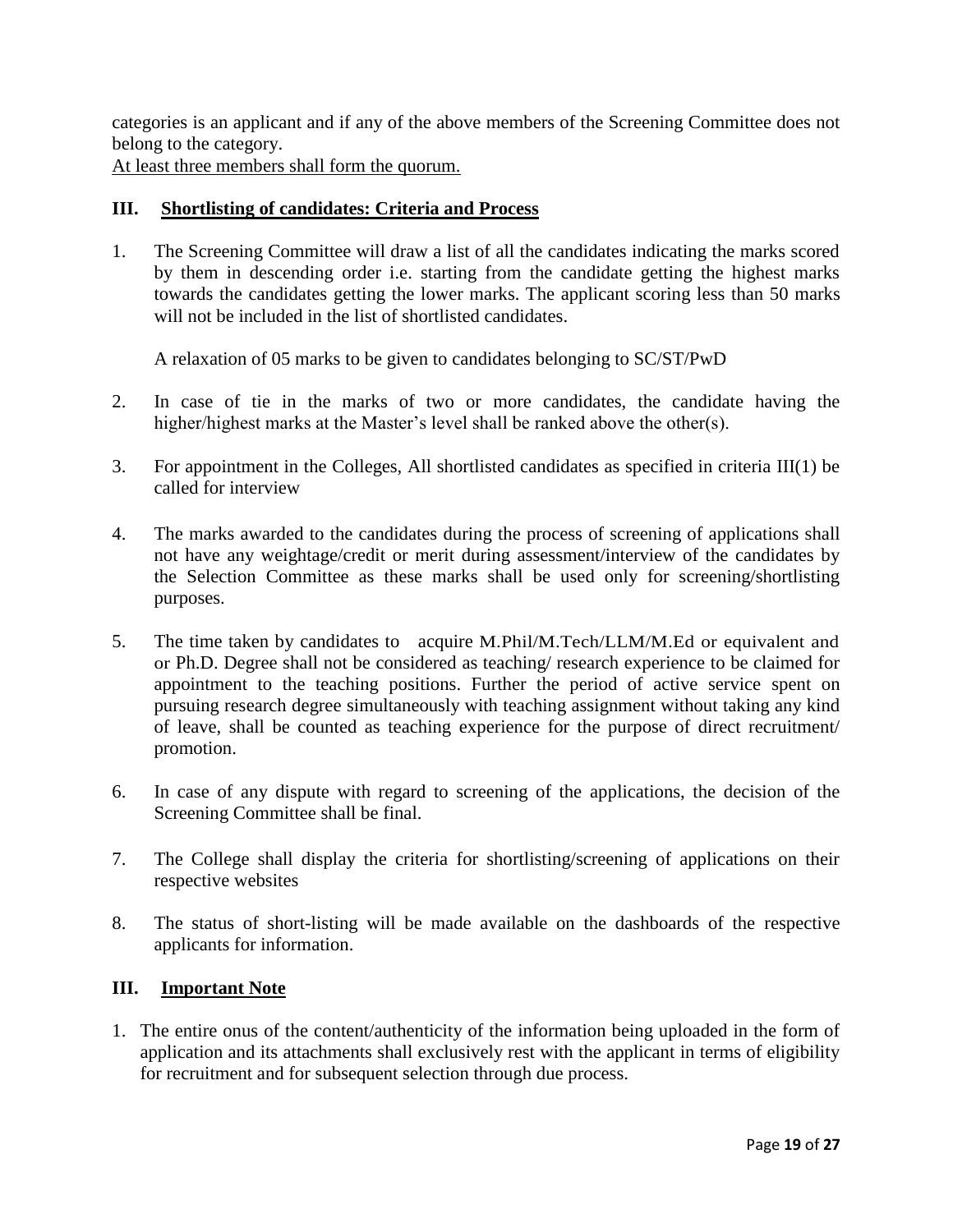- 2. The College shall, in no way, be responsible for any error/omission/commission/suppression of relevant information by the applicant knowingly/unknowingly/overtly/covertly while filling up the application form and uploading the documents required therein.
- 3. In case the applicant gets screened/shortlisted/selected/appointed on the basis of the credentials furnished by him/her which are on scrutiny, found to be incorrect/inadmissible/forged/fabricated/falsified, his/her candidature shall be liable to be cancelled at any stage of the recruitment/at any time during the tenure of the service and appropriate legal action under applicable law shall be initiated against the applicant.
- 4. The College reserves the right to modify/withdraw/cancel any communication made to the applicant. In case of any dispute arising out of such a situation, the decision of the College shall be final and binding on the applicant.

PRINCIPAL.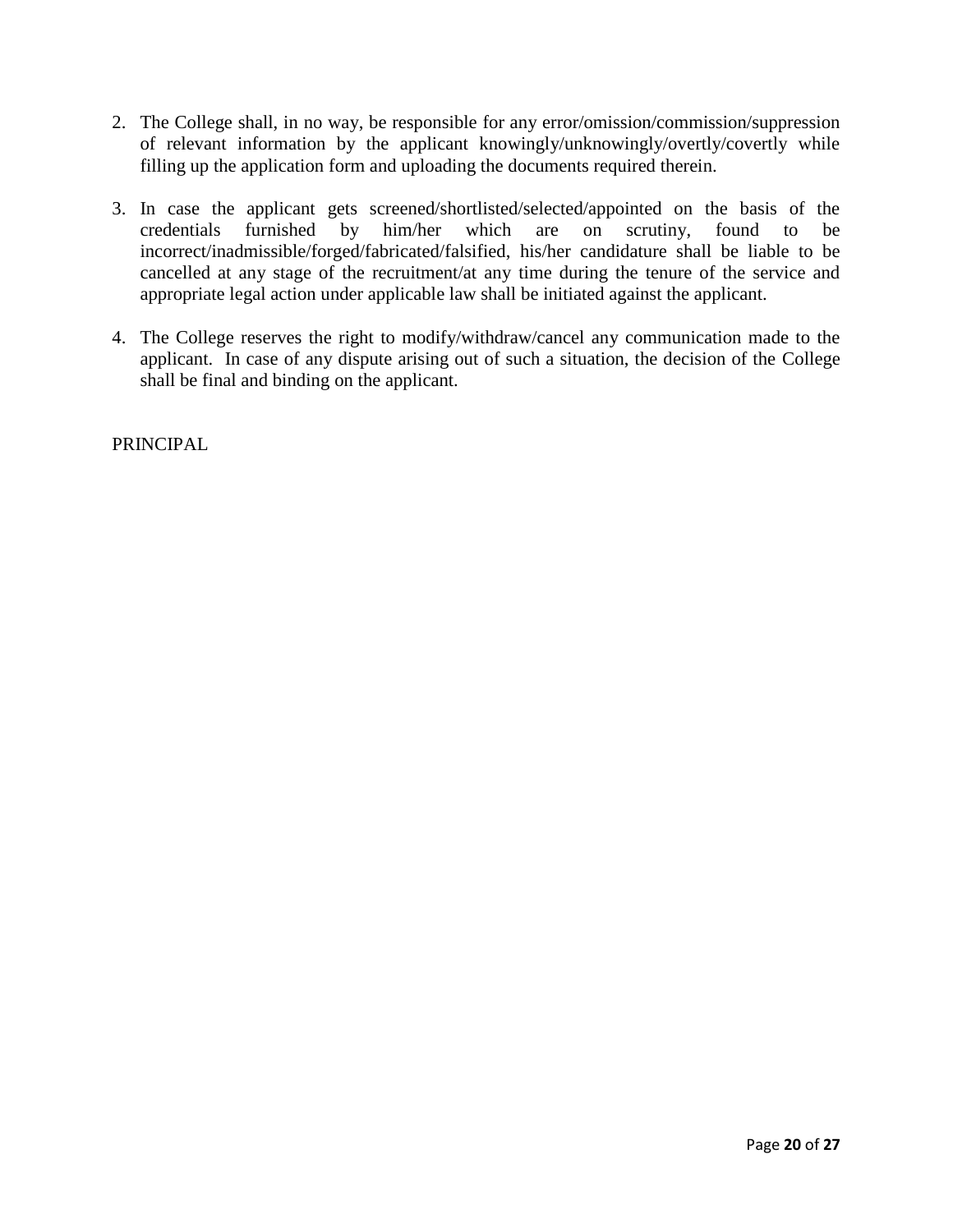

**Annexure VI**

#### **Frequently Asked Questions**

**The details regarding qualifications, experience, screening guidelines and indicative proformas etc. are available on the College website, along with this advertisement. The applicants are required to read these details before filling up the form.**

**However, some issues of common concern have been discussed below for the convenience of the applicants.**

#### **1. Can a person apply for more than one Faculty position?**

Yes. Separate forms will have to be filled for each faculty position.

#### **2. Which are the mandatory fields in the application?**

Mandatory fields are indicated by a red star (\*) adjacent to the name of the field.

**3. Can only Indian citizens apply for the posts advertised for faculty positions?** Besides Indian citizens, those who have acquired the status of Overseas Citizens of India (OCI) and have necessary documents in support of the same can also apply.

#### **4. What is the application fee for different categories?**

Application fees are to be submitted as per details given below:

Fees for Assistant Professor

- Rs.500/- for UR/OBC/EWS category.
- No application fee will be charged from applicants from SC, ST, PwBD category and Women applicants.
- Fees once paid will not be refunded under any circumstances.
- No application fee shall be charged from applicants, who had applied for the same post in the preceding advertisement, subject to the condition that interview for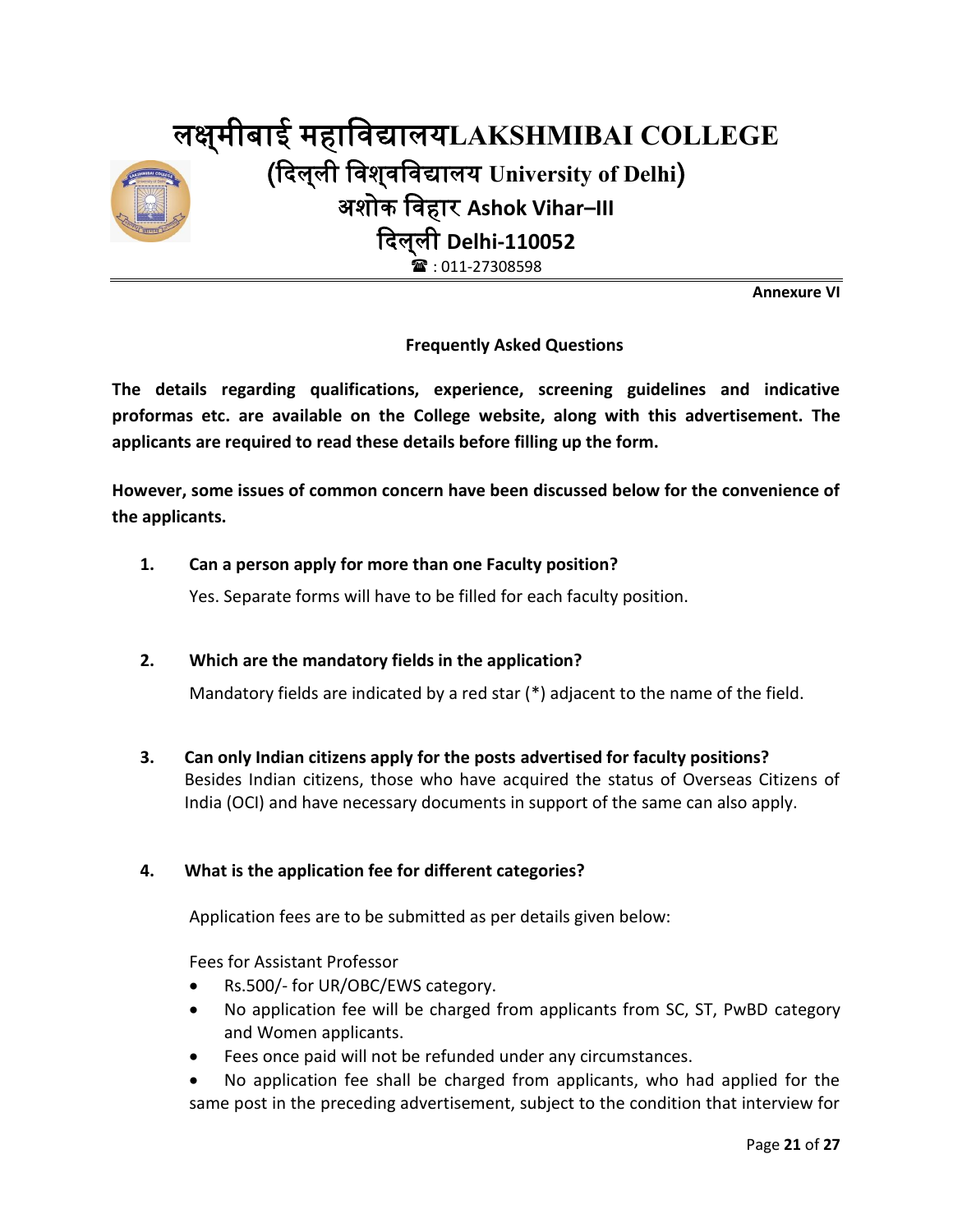the said post in the said subject had not been conducted. (The applicant shall have to provide the relevant details/proof of his/her having applied for the post against the advertisement referred herein).

Application forms have to be filled only in online mode, as available on the College website alongwith the present advertisement, within the prescribed time limit indicated in the advertisement. No offline forms would be accepted. Payment should be made online only, through credit/debit card/Net Banking.

Applicants applying for more than one post/subject must apply separately and pay fees separately**.**

#### **5. What are the categories required to be marked or entered into in the online proforma?**

The online proforma has provision for marking the reservation category of the candidate on following two parameters:

- Under the Head, 'Category for the position in which you are applying', in the online application, status as Unreserved (UR)/Scheduled Caste (SC)/Scheduled Tribe (ST)/Other Backward Class (Non Creamy Layer) (OBC)/Economically Weaker Section (EWS), as applicable is required to be marked.
- Under the Head, 'PwBD category', in the online application, status as Not Applicable/Visual Impairment (VI) including Blindness and Low vision/ Locomotor Disability (LD) including leprosy cured, dwarfism, acid attack victims and muscular dystrophy, as applicable is required to be marked.

#### **6. Are the certificates indicating the reservation category status of the applicant required to be digitally verifiable?**

The reservation for applicants from SC, ST, EWS,OBC (non-creamy layer), and Persons with Benchmark Disability (PwBD) categories will be applicable as per UGC/Central Government norms.

Applicants seeking reservation benefits available for SC/ST/OBC/EWS/PwBD categories, must upload the necessary documents justifying the claim of respective reservation as per Govt. of India lists/rules/norms. The certificate uploaded should be in the format prescribed by the Union Government and should be digitally verifiable.

In case the applicant wants to claim benefits under the PwBD category, the applicant's relevant disability should not be less than 40 per cent. Proof to this effect in the form of a valid Disability Certificate must be uploaded with the application.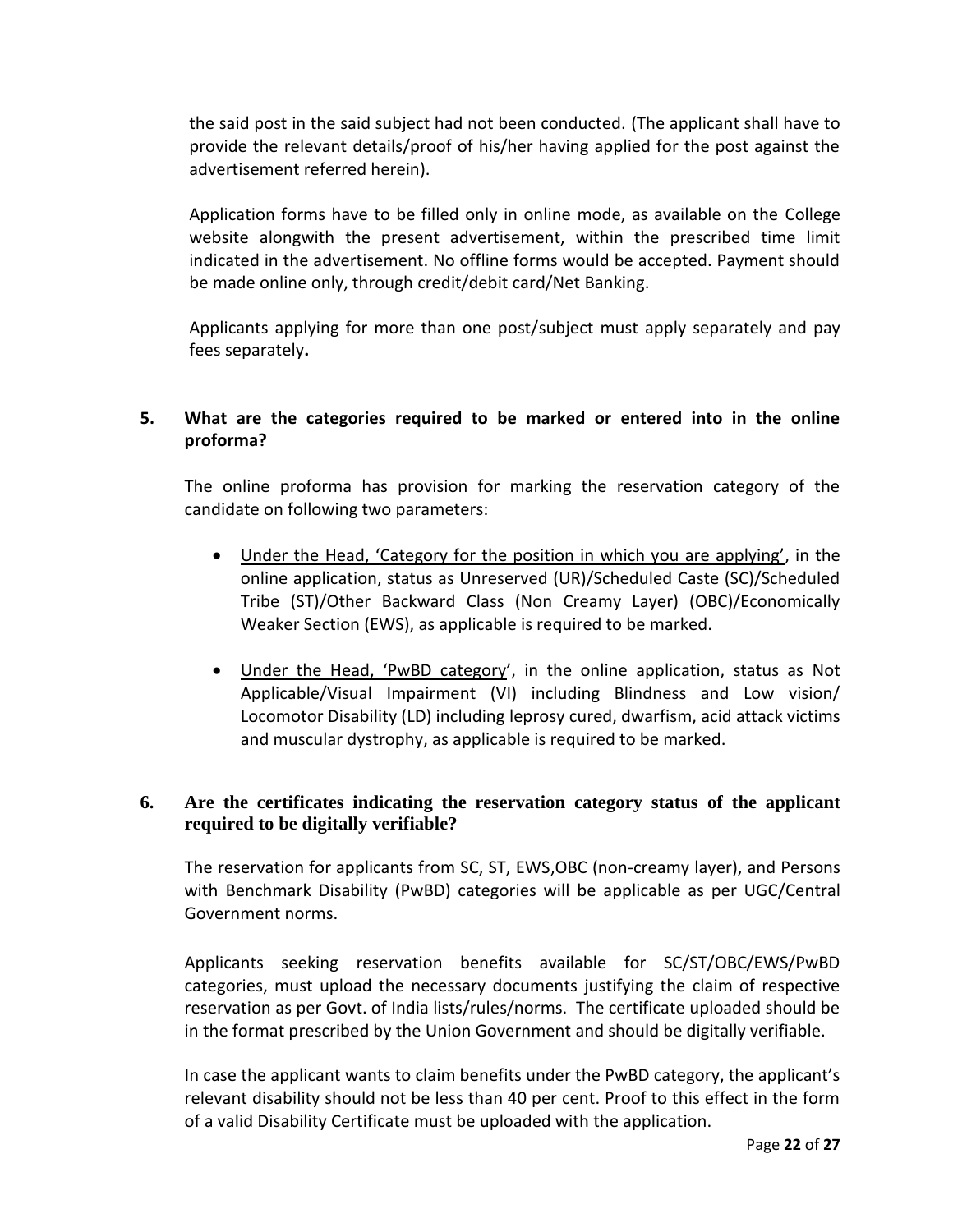Applicants applying for the post(s) reserved for OBC must upload certificate of OBC (non-creamy layer)in the prescribed form issued by Competent Authority. The certificate should be of the current financial year, in accordance with instructions issued by the Union Government in this respect from time to time. Applicants should ascertain that they belong to the reserved categories (caste) enlisted in the Central List for Other Backward Classes.

If the relevant certificates for respective reserved categories are **not** uploaded with the application, the application may be rejected and no appeal against its rejection will be entertained.

**7. How can Persons with Benchmark Disabilities (PwBD) access and fill the online application form?**

**Such applicants may fill the online application form by using assistive technology. In particular, the visually impaired applicants may use screen reading software such as JAWS or NVDA to fill the application form. Those unable to use computer may take human assistance to fill the application form.**

PwBD applicants can also contact the office of the College.

#### **8. Which graduation and post-graduation degree will be considered with respect to departments offering professional degrees like Education?**

Following degrees will be considered for award of score for screening/shortlisting of candidates in the disciplines of Education

#### For Graduation

For post of Assistant Professor in discipline of Education, marks would be awarded for degrees detailed as follows:

- B.Ed/B.El.Ed Degree, if the applicant has M.Ed Degree.
- Any other relevant Degree, if the applicant is an MA in Education

#### For Post-graduation

For posts of Assistant Professor in discipline of Education, marks would be awarded for degrees detailed as follows:

- M.Ed Degree.
- MA in Education

The applicants for the post of Assistant Professor in the disciplines of Education will also be required to fill the details of the other Graduate and Postgraduate degrees possessed by them under the head 'Other Qualification' in the online application form.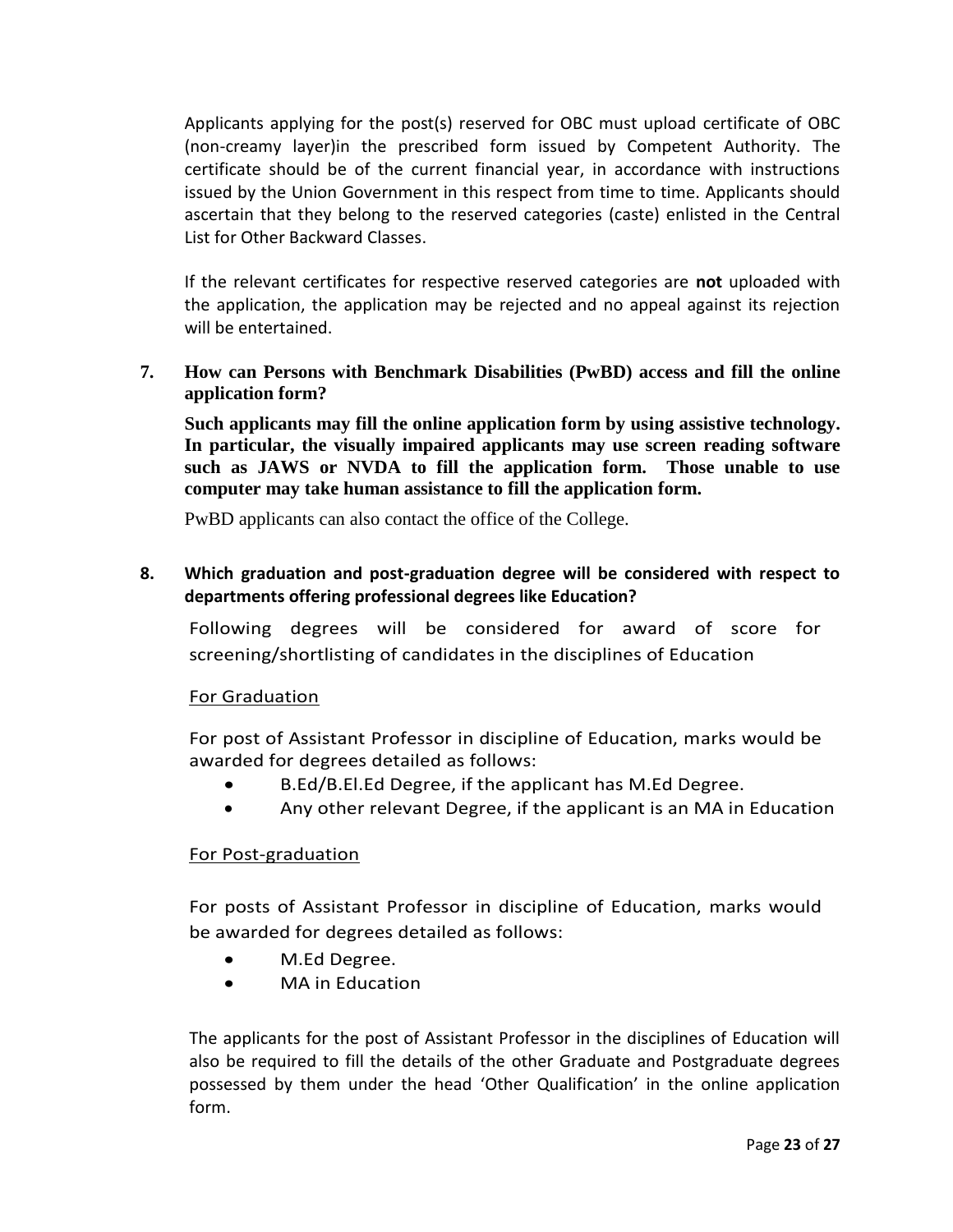#### **9. Is there any relaxation in the requirement of 55% at the post-graduation level?**

A minimum of 55% marks (or an equivalent grade in a point-scale, wherever the grading system is followed) at the master's level shall be the essential qualification for direct recruitment of teachers and other equivalent cadres at any level.

A relaxation of 5% shall be allowed at the Bachelor's as well as at the Master's level for the candidates belonging to Scheduled Caste/Scheduled Tribe/Other Backward Classes (OBC) (non-creamy layer)/Differently Abled [Persons with Benchmark Disability (PwBD)] in the category of (a) Visual Impairment (VI) including blindness and low vision, and (b) Locomotors Disability (LD) including leprosy cured, dwarfism, acid attack victims and muscular dystrophy. The eligibility of 55% marks (or an equivalent grade in a point scale wherever the grading system is followed), wherever specified, and the relaxation of 5% to the categories mentioned above are permissible, based only on the qualifying marks without including any grace mark procedure.

A relaxation of 5% may be provided, from 55% to 50% of the marks to the Ph.D. Degree holders, who have obtained their Master's Degree prior to 19 September, 1991

#### **10. Is NET compulsory or is there any provision for NET exemption?**

The National Eligibility Test (NET) shall be the minimum eligibility for appointment of Assistant Professor.

*Provided* that candidates who have been awarded a Ph.D. Degree in accordance with the University Grants Commission (Minimum Standards and Procedure for Award of M.Phil./Ph.D. Degree) Regulation, 2009, or the University Grants Commission (Minimum Standards and Procedure for Award of M.Phil/Ph.D. Degree) Regulation,2016, and their subsequent amendments from time to time, as the case may be, shall be exempted from the requirement of the minimum eligibility condition of NET for recruitment and appointment of Assistant Professor in the Colleges.

*Provided* further that the award of degree to candidates registered for the M.Phil/Ph.D. Programme prior to July 11, 2009, shall be governed by the provisions of the then existing Ordinances / Bye-laws / Regulations of the Institutions awarding the degree. All such Ph.D. candidates shall be exempted from the requirement of NET for recruitment and appointment of Assistant Professors in the Colleges subject to the fulfillment of the following conditions:

- f) The Ph.D. degree of the candidate has been awarded in regular mode only;
- g) The Ph.D. thesis has been awarded by at least two external examiners;
- h) An open Ph.D. viva voce of the candidate has been conducted;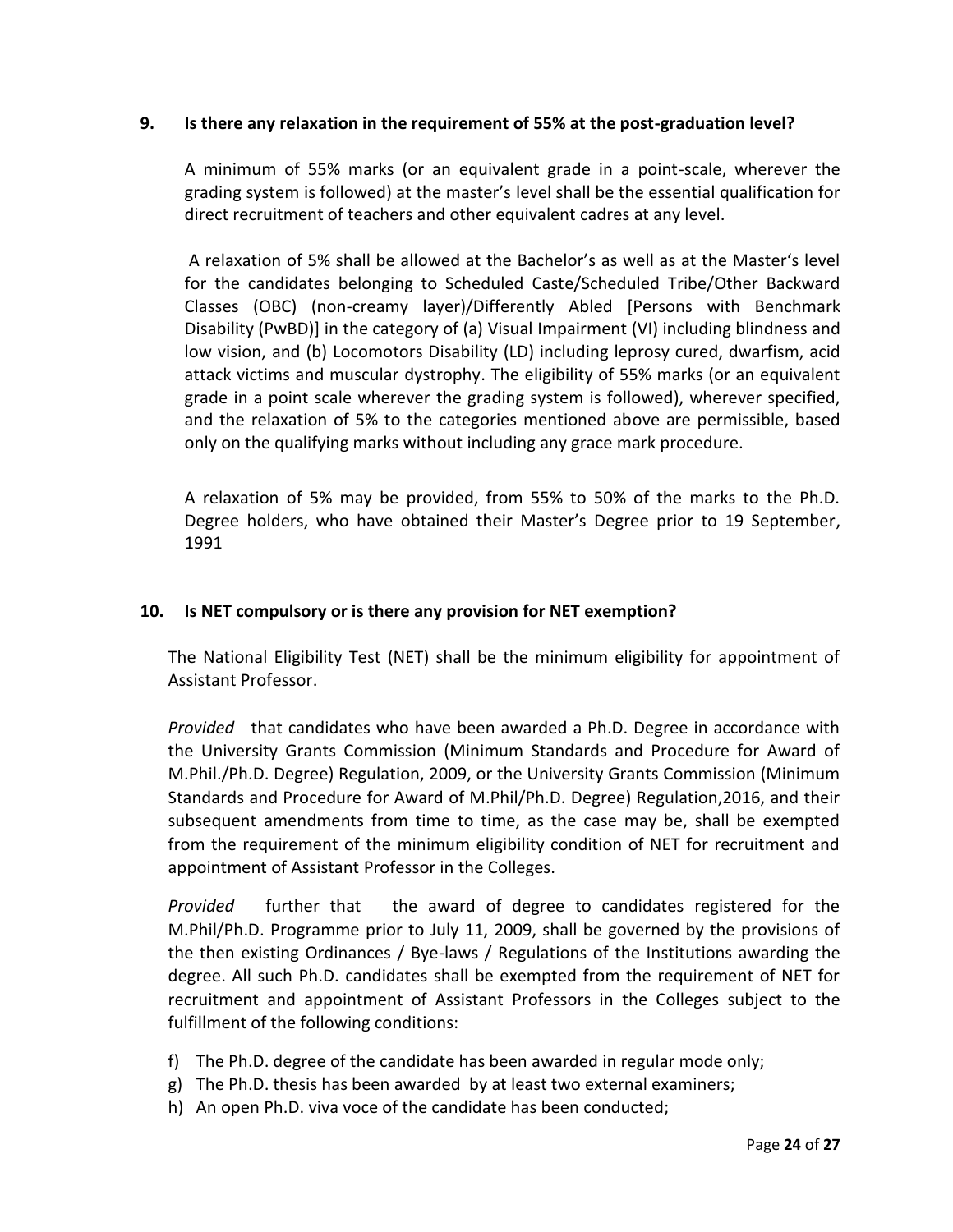- i) The candidate has published two research papers from her/his Ph.D. work out of which at least one is in a refereed journal;
- j) The candidate has presented at least two papers, based on her/his Ph.D. work in conferences/seminars sponsored/ funded/supported by the UGC/ ICSSR/CSIR or any similar agency.

The fulfillment of these conditions is to be certified by the Registrar or the Dean (Academic Affairs) of the University concerned.

The clearing of NET shall not be required for candidates in such disciplines for which NET has not been conducted.

In case, the Ph.D. degree has been obtained from a foreign University/Institution with a ranking among top 500 in the world University ranking (at any time) by any one of the following: (i) Quacquarelli Symonds (QS) (ii) The Times Higher Education (THE) or (iii) The Academic Ranking Of World Universities (ARWU) of the Shanghai Jiao Tong University (Shanghai).

#### **11. How to convert GPA into percentage in the Academic Section Tab of the online application?**

The applicants are required to provide their credits/marks of Graduation, Postgraduation, M.Phil., and Ph.D. Degree in percentage only. Those having credits in the form of grade or GPA, would be required to convert the same into percentage as per the conversion formula provided in the guidelines of the University/Institute granting the degree. A copy of the respective guidelines will have to be uploaded along with the concerned degree.

#### **12. Which date should be considered as the date of award of Degree (M.Phil./Ph.D.)?**

The date of notification of the result by the University/Institution would be considered as the date of award of the Degree (M.Phil./Ph.D)**.**

#### **13. Does fulfilling the eligibility criteria suffice for getting an interview call?**

The applications received shall be screened as per screening guidelines attached with the advertisement for short listing and recommending the applicants to be called for interview.

Mere fulfillment of the required qualification or the eligibility criteria does not entitle an applicant to be necessarily considered or called for interview.

Publications 'under submission' or submitted to referees will not be considered towards calculation of marks for publication criteria. Further, all the items for which points are claimed should be strictly in accordance with the screening guidelines attached with the advertisement.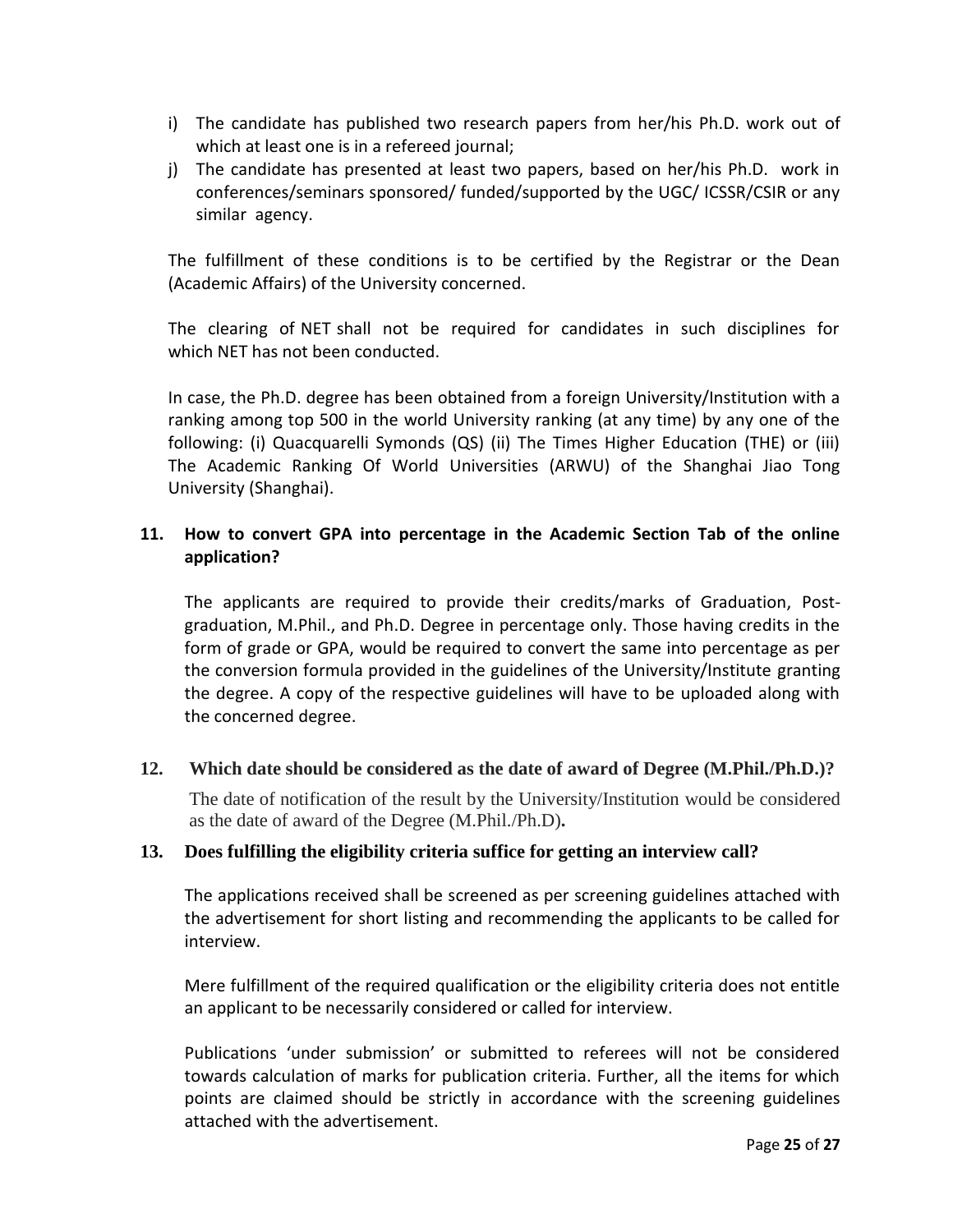The minimum score requirement for shortlisting of applicants for the post of Assistant Professor is indicated in the screening guidelines attached herewith.

#### **14. What if the candidate does not get the NOC at the time of filling up the form?**

Applicants serving in Government/Public Sector Undertakings (including Boards/Autonomous Bodies) are required to submit 'No Objection Certificate' from the employer, at the time of interview, if not uploaded with the online application earlier. The NOC should also indicate the vigilance clearance from the parent department.

#### **15. What are the documents required to be submitted by the shortlisted candidates at the time of interview?**

Consequent upon adoption of self-certification provisions as required by the Govt. of India, the College shall process the applications entirely on the basis of information/documents uploaded with the application. In case the information/documents are found to be false/ incorrect by way of omission or commission, the responsibility shall lie solely with the applicant and the applicant shall be liable for action as per law.

The Shortlisted candidates called for interview should report along with all the testimonials/certificates in original along with valid photo ID (Aadhaar/Voter Id/Driving License/Passport). A set of self-attested photocopy of certificates/testimonials with respect to the qualifications, experience and category as applicable, indicated in the online application form, duly certified by the applicant should be submitted at the time of interview.

An indicative list of such documents is as follows:

- 1. Proof of Date of Birth (Class  $10^{th}$  Certificate);
- 2. Caste Certificate, if applicable;
- 3. PwBD Certificate, if applicable;
- 4. Certificates/testimonials for all the academic Degrees/Diplomas/Certificate Courses, as indicated in the online proforma by the applicant;
- 5. NET/JRF Certificate;
- 6. Experience Certificate duly issued by the parent office, which should clearly indicate the break period, if any;
- 7. No Objection Certificate from the employer including vigilance clearance if applicable;
- 8. Any other certificate of academic/research distinction;
- 9. Research Publications in original etc. as per uploaded or filled in the application form;
- 10. M.Phil. and Ph.D. dissertations/thesis, if applicable.